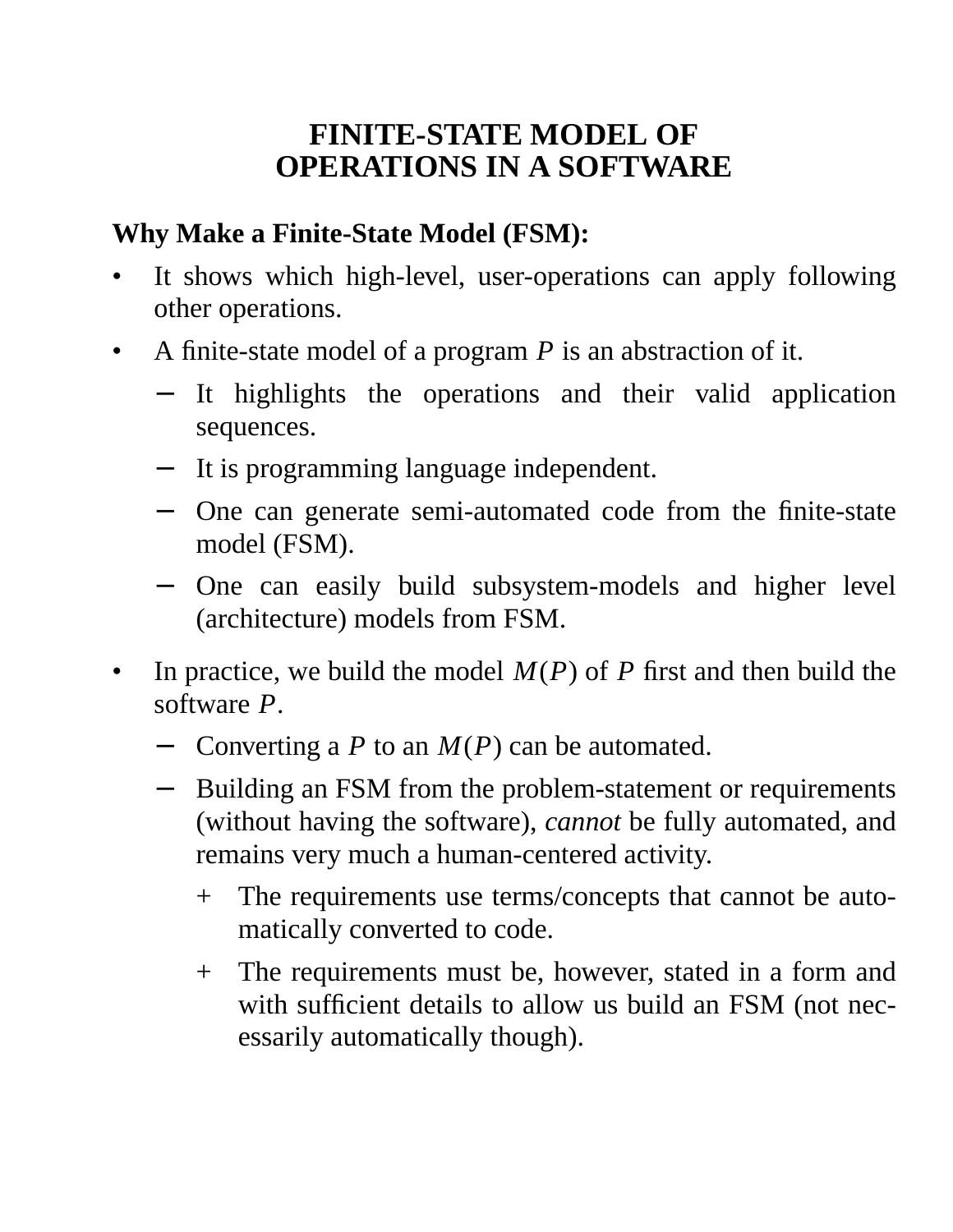### **FINITE-STATE MODEL FOR A DOOR WITH LOCK**

**Assumptions:** Four operations: open, close, lock, unlock.

- Door can be opened if it is closed and unlocked, and it can be closed if it is opened.
- Door can be locked only if it is closed and unlocked, and it can be unlocked only if it is locked.
- Initially, the door is closed and unlocked.



The meaning of states determines the transitions among them.

# **Question:**

- •? What would be the model if there are two locks and they can be locked and unlocked in either order?
- •? What is wrong with the model below, which has more states and links? What does an arrow indicate here? Can we take "open" and "lock" as start-states and "close" and "unlock" as final-states?



Two reasons for not using this kind of model is that typically, it will have: (1) multiple states with the same operation-name, and (2) more states and links, making the diagram more complex.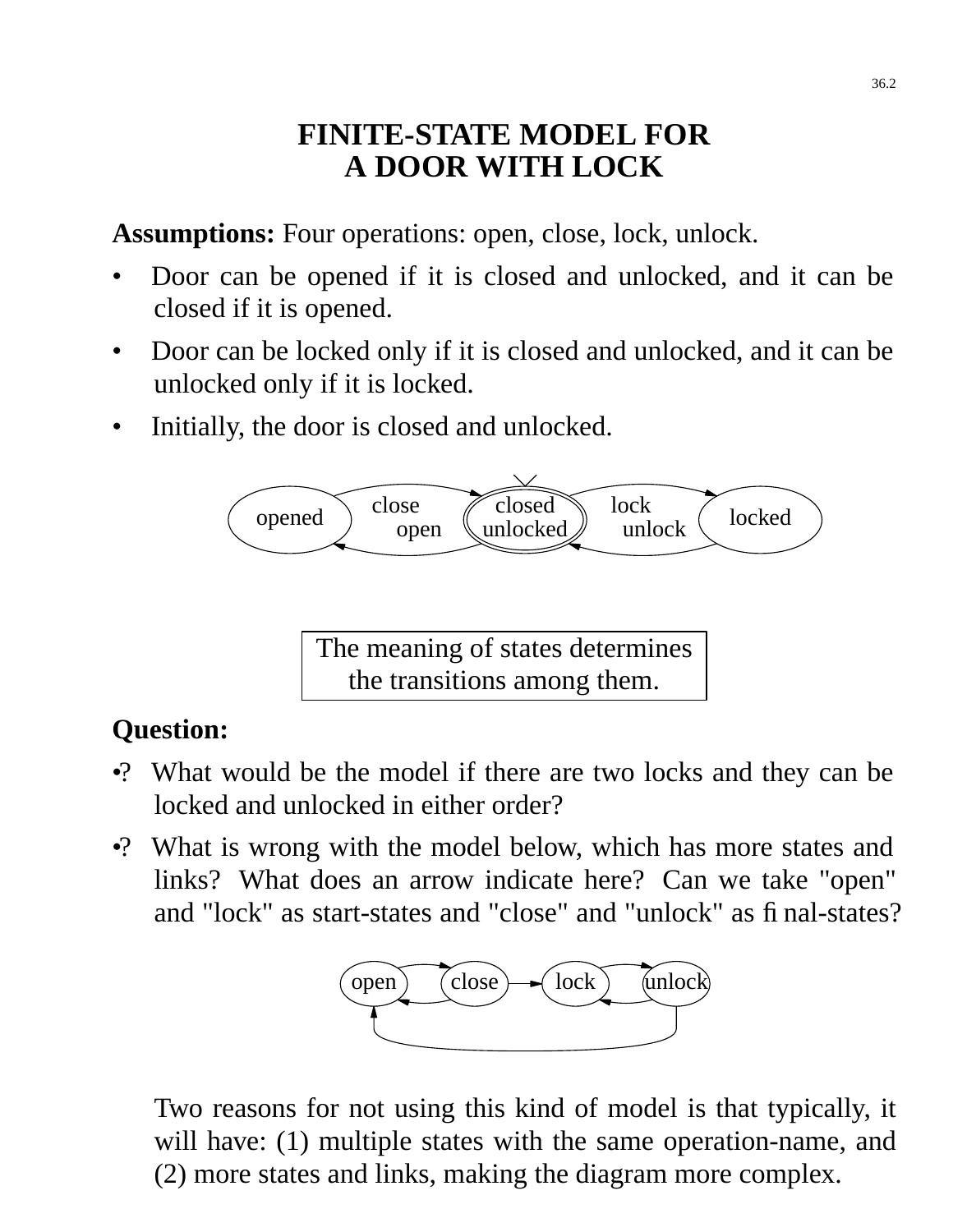### **FINITE-STATE MODEL OF A LIBRARY BOOK**

A **Simple Case:** Two operations "borrowed" and "returned".

- The FSM shows that the two operations must alternate.
- The start-operation is borrow (why?) and we assume that a book once borrowed will be returned at some point.

•



- Shows the applicable operations in each state.
- We need two states (why?).

# **Question:**

•? State another situation where we have two operations "b..." and "r..." which also alternate but the starting operation is "r...".

**More Complex FSM:** Adding renew-operation.

- A book can be renewed only if it is borrowed but not yet returned.
- There is no limit on the number of renewals.



# **Questions**

- •? What is the similarity between return and renew operations? What distinguishes them and how is it reflected in the FSM? Do you see any shortcoming in this model?
- •? Show the new FSM if we assume that a book can be renewed at most 2 times. (Is there a need for such a restriction?)
- •? How to model the fact that the person borrowing the book is the person renewing it? (Is this restriction necessary?)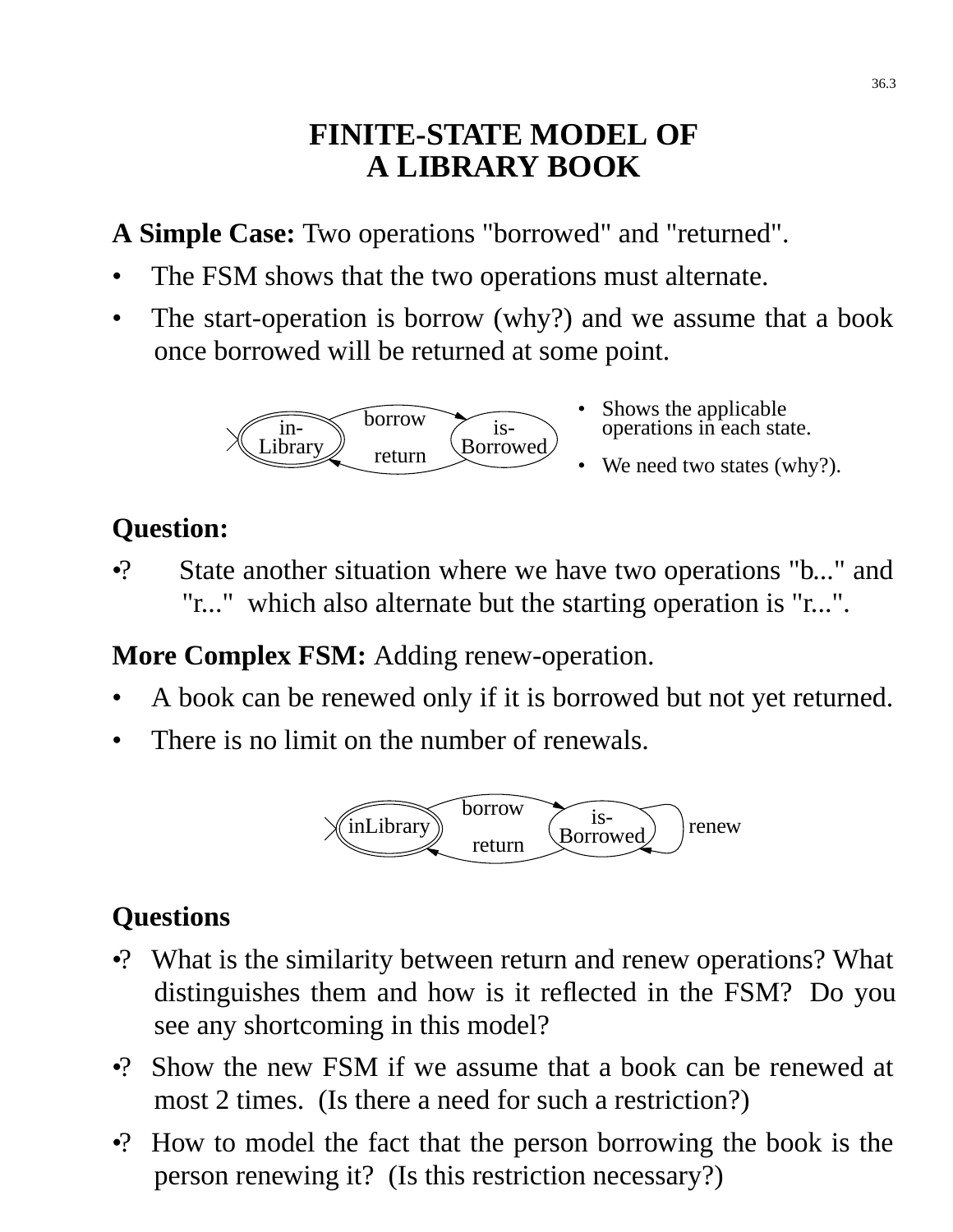### **MODEL-BASED MENU FOR DISPLAYING APPLICABLE OPERATIONS**

#### **Example of Applicable Operations for Different Books:**

| <b>Book</b> | <b>Borrow</b> | Return   | Renew    |
|-------------|---------------|----------|----------|
| Book $#1$   | $\times$      |          |          |
| Book $#2$   | $\times$      |          |          |
| Book $#3$   |               | $\times$ | $\times$ |
|             |               |          |          |

#### **General Case:**

- We can create a menu of applicable operations based on the current "state" of software.
- Such a menu would be less cluttered and therefore more userfriendly.
- This is particularly important when there are many applicable operations but only a few apply at any time (i.e., at any state).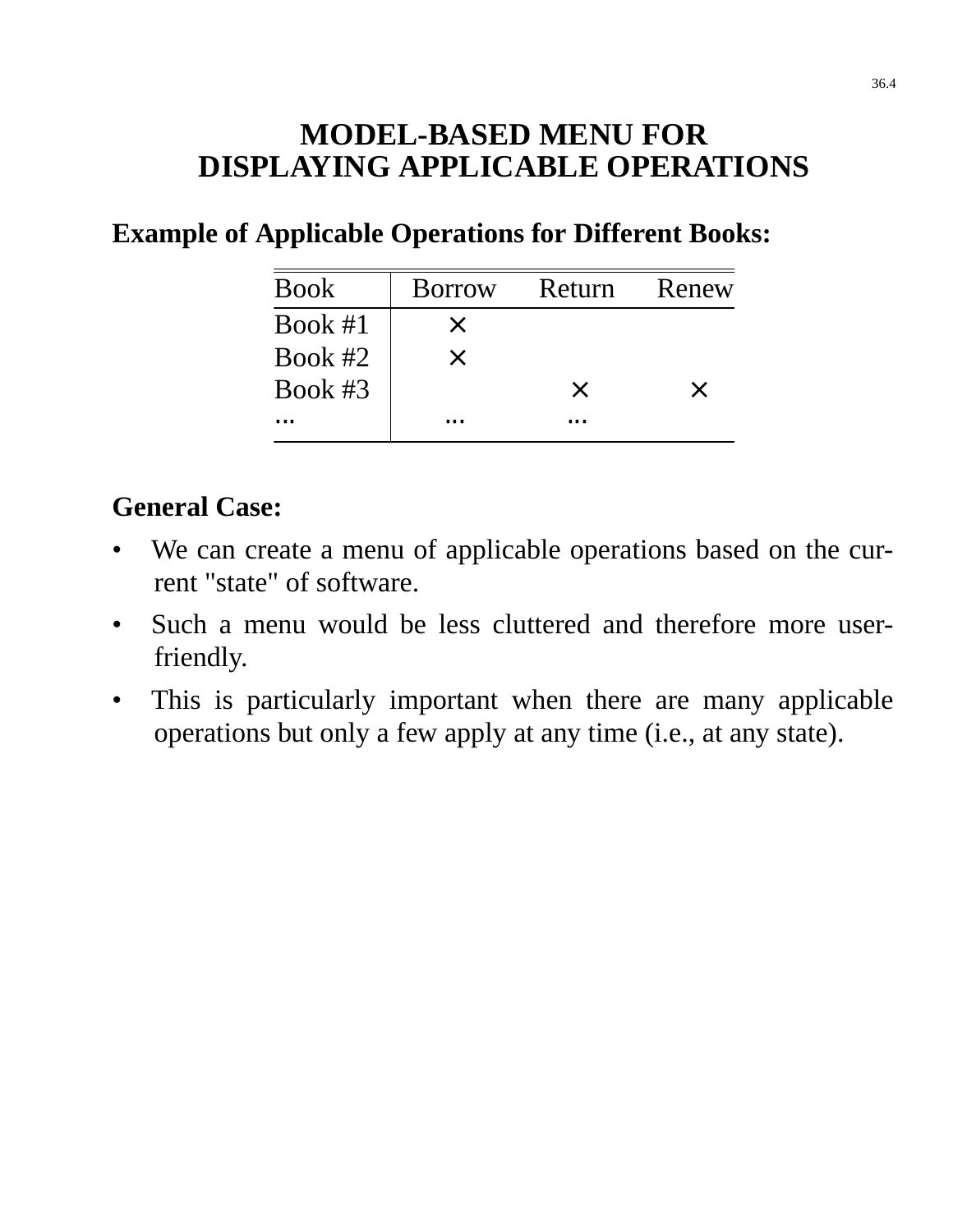## **FINITE-STATE MODEL OF A PERSON FOR LIBRARY EXAMPLE**

#### **Assumptions:**

- At most one book may be borrowed at any time.
- If a person doesn't return a book by the due date, then he is sent a book-overdue notice (BOD) periodically till the book is returned.
- A person can return a borrowed book; it can be also renewed if no BOD-notice has been sent  $(=$  received).



### **A Simplified Form Using Guards:**

- Initially, variable  $BOD = "no";$  not modified by borrow-operation.
- The recvBOD-operation sets it to 'yes' and the return-operation resets it 'no'.



#### **EXERCISE**

1. Add another variable to create a model with just one state.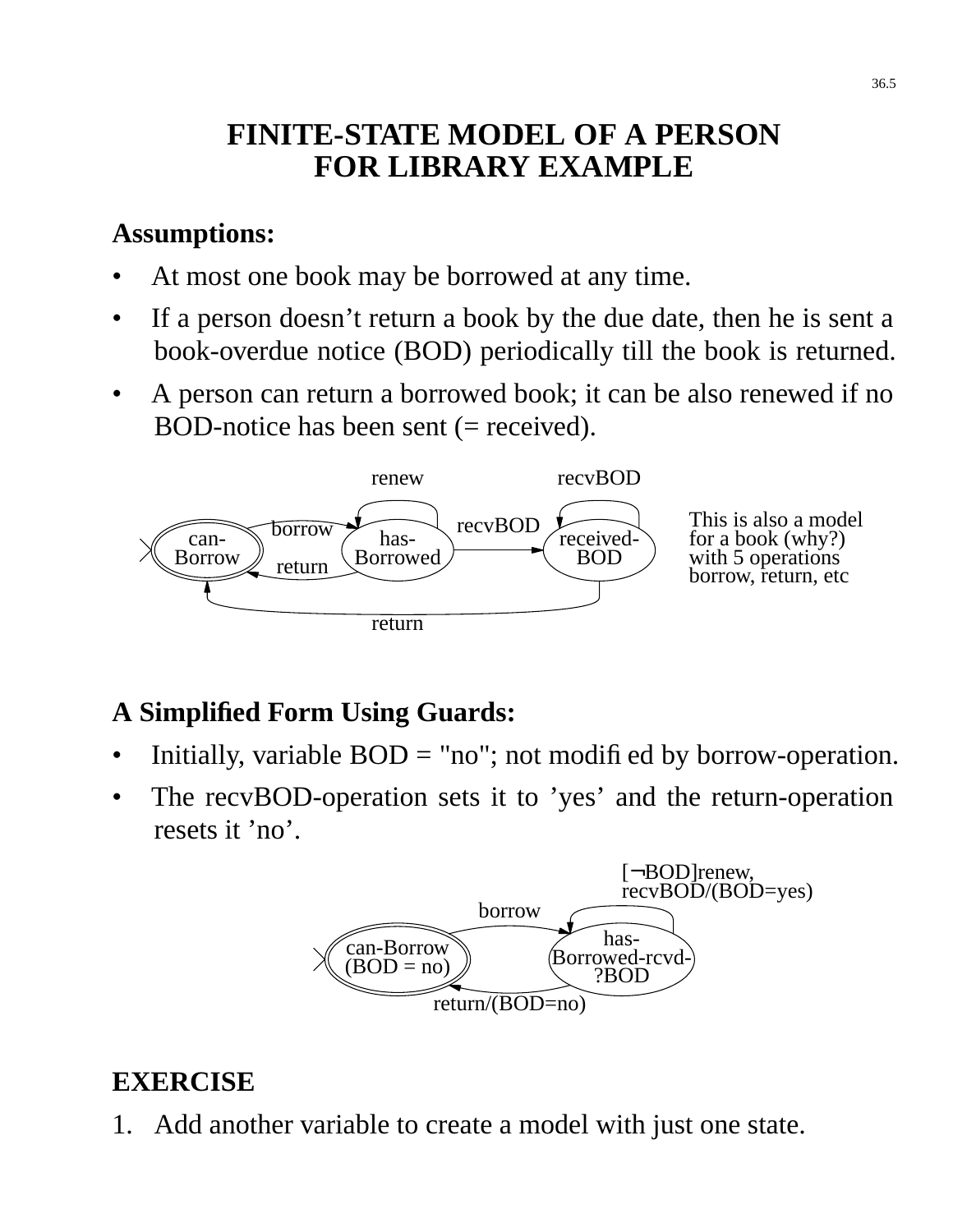#### **EXERCISE**

- 1. Modify the FSM of a person for the additional assumptions:
	- (a) The person can put a hold on a book (borrowed by someone else) if he does not have another book borrowed.
	- (b) He can put at most one book on hold at any time (just as he can borrow at one book at a time).
	- (c) He may borrow the book on which he has put a hold after he gets a Book-on-Hold-Available (BHA) notice. He may cancel the hold after or before getting BHA-notice.
	- (d) The BHA-notice is sent periodically until the person borrows the book or cancels the "hold". (Assume no limit on the number of BHA-notice.)
- 2. Shown below is a finite-state model of a book which allows holdoperation and BHA-notice-operation. State all restrictions implied by this model. Why should we not merge the states "on-Hold' and "received-BHA"?



Generalize this model when a book may also be put on hold if it is borrowed and may or maynot have received BOD. (The person putting the hold must be different from the one having the book.) Can we now merge the states "on-Hold' and "received-BHA"? Show the new model after merging.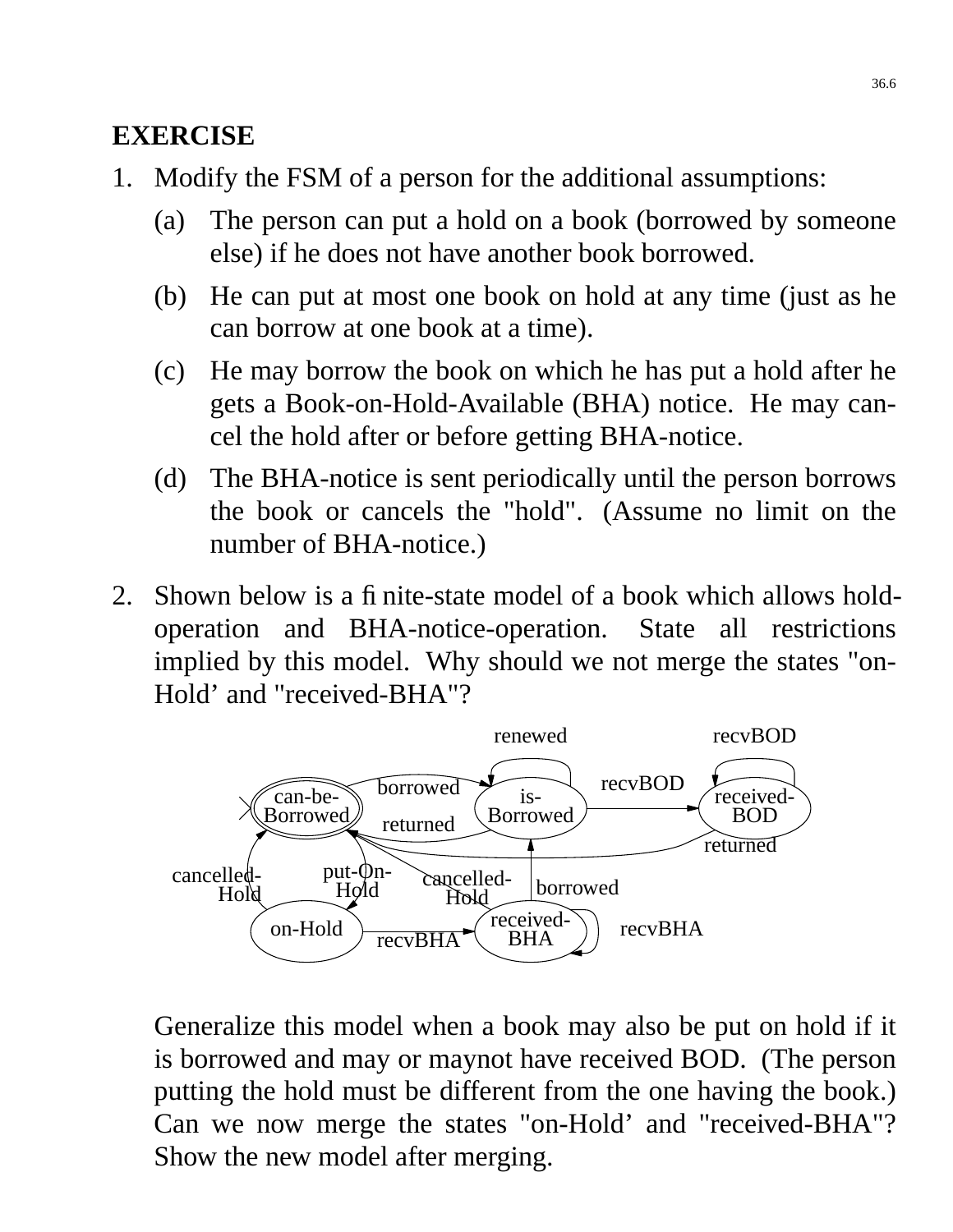## **A MORE COMPLEX MODEL OF A PERSON FOR THE LIBRARY EXAMPLE**

#### **A More General Case:**

- A person can borrow at most one book at a time and place an hold on at most one book other than the one he has borrowed.
- Other restrictions apply as before.



•? Should we have a "borrow" transition from "has-BHA" to "borrowed-and-Has-Hold"? How would its meaning differ from the existing borrow-transtion from "has-BHA"?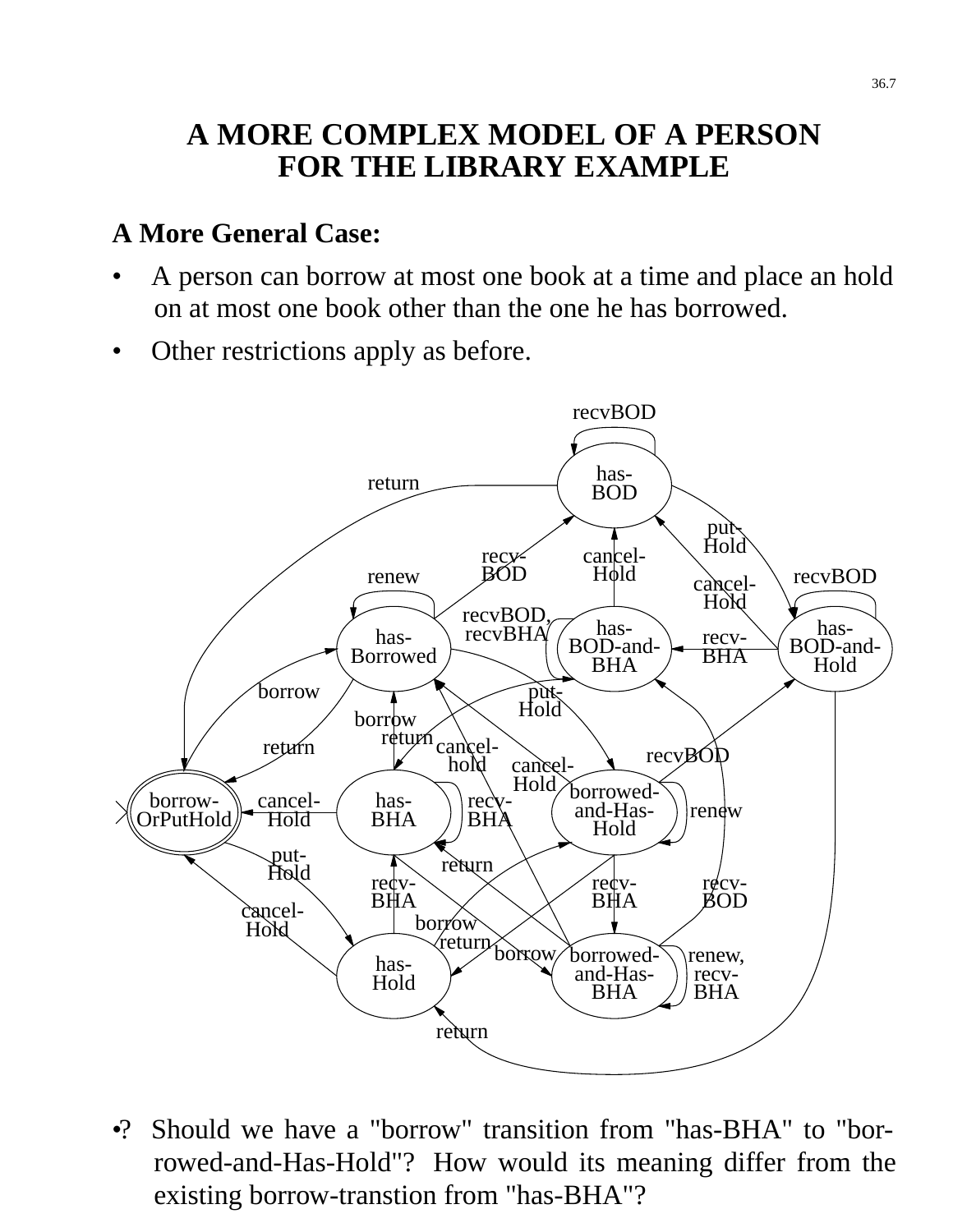# **A SIMPLIFIED MODEL USING GUARDS**

#### **Following state-pairs are merged:**

- {hasBorrowed, hasBOD}, {borrowedAndHasHold, hasBODand-Hold}, and {borrowedAndHasBHA, hasBODandBHA}.
- The part "?BOD" in a state-name means BOD-notice may or maynot have been received.



#### **Question:**

- •? Show the state-diagram if we merge the states has-borrowed-has-Hold-?BOD and has-borrowed-has-BHA-?BOD, (Hint: some more transitions will now have new guards.) Should we also merge has-hold and has-BHA at the same time?
- •? Modify the model by adding "search" operation for books.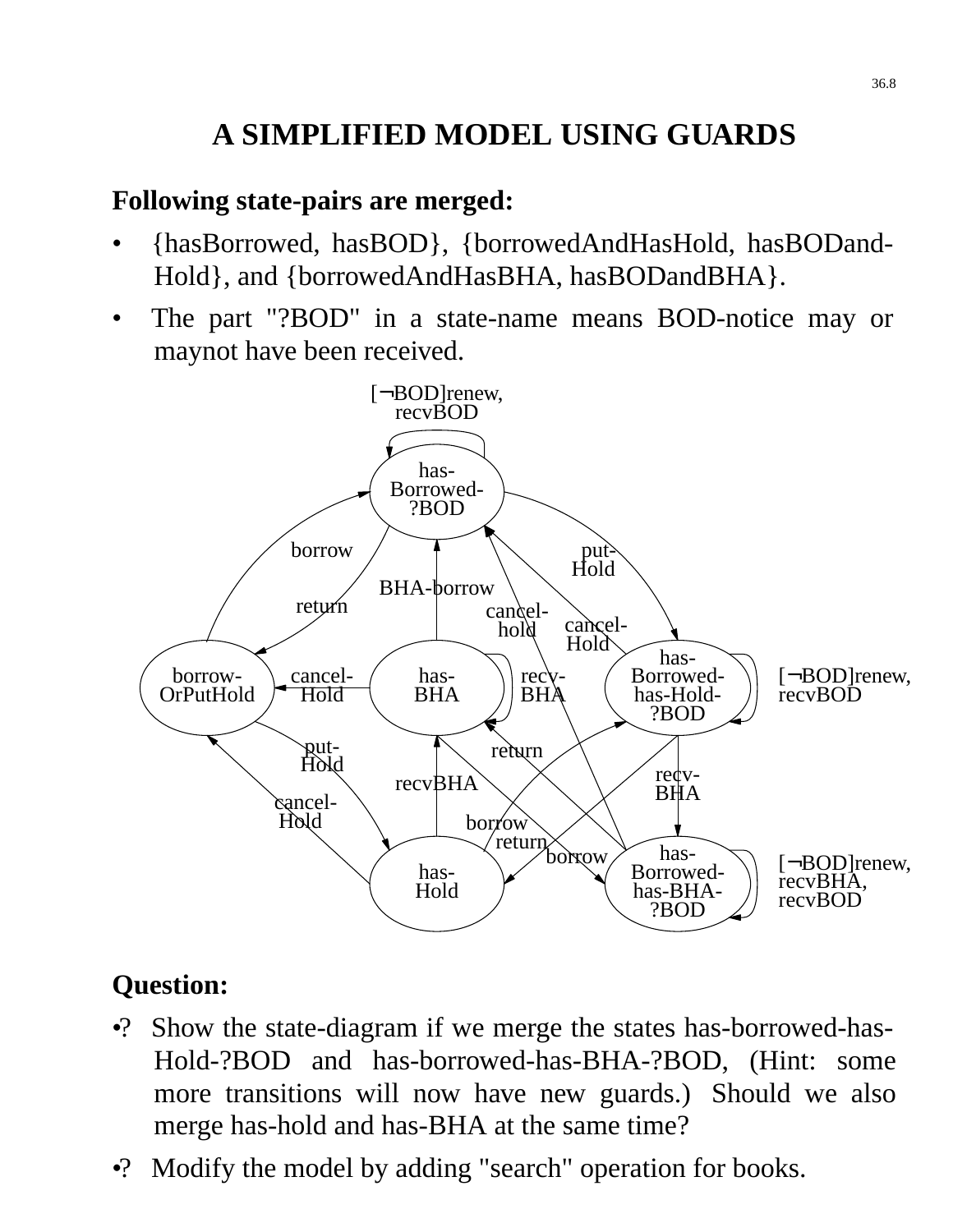### **GOING FROM A PROGRAM** *P* **TO ITS FINITE-STATE MODEL** *M*(*P*)

#### **The WordCharCount program:**

```
#include <stdio.h>
#define WORDLEN 20
void WordCharCount(FILE *inFile)
{int i;
 char word[WORDLEN+1]; //1 for end of string
 wordCount = charCount = 0;
 while (fscanf(inFile, "%s", word) > 0) {
       wordCount++;
       for (i=0; i<=WORDLEN; i++)if ('\0' == word[i]) break;
           else charCount++;
 }
}
```
# **Example Input And Activities:**



### **Behavior Patterns:**

Patterns of read, test, and update operations.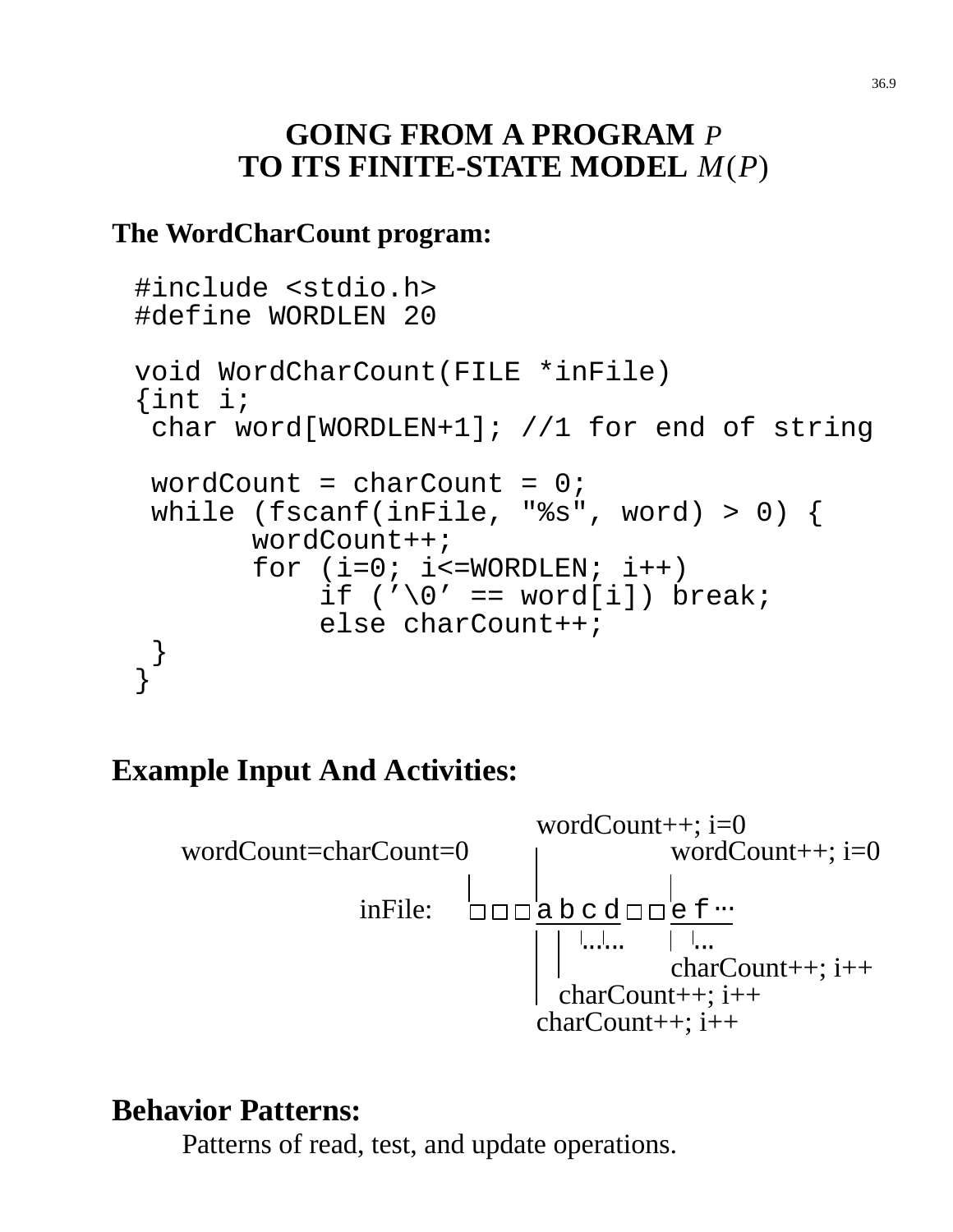## **FLOWCHART OF WordCharCount**



#### **Decision to decision path** (DD-path):

The "chunk" of activities, if any, between two consecutive branch-points on a path from start to end.

- Start  $\rightarrow$  A1 ( $\rightarrow$  D1)
- $DI \rightarrow A2 \ (\rightarrow D2)$ ;  $DI \rightarrow end$ ;
- D2  $(\rightarrow D1)$ ; D2  $(\rightarrow D3)$

#### **Question:** What is the relationship between the #(DD-paths) and #(decision-points) in the program? (Assume that each decision is two-way: true and false.)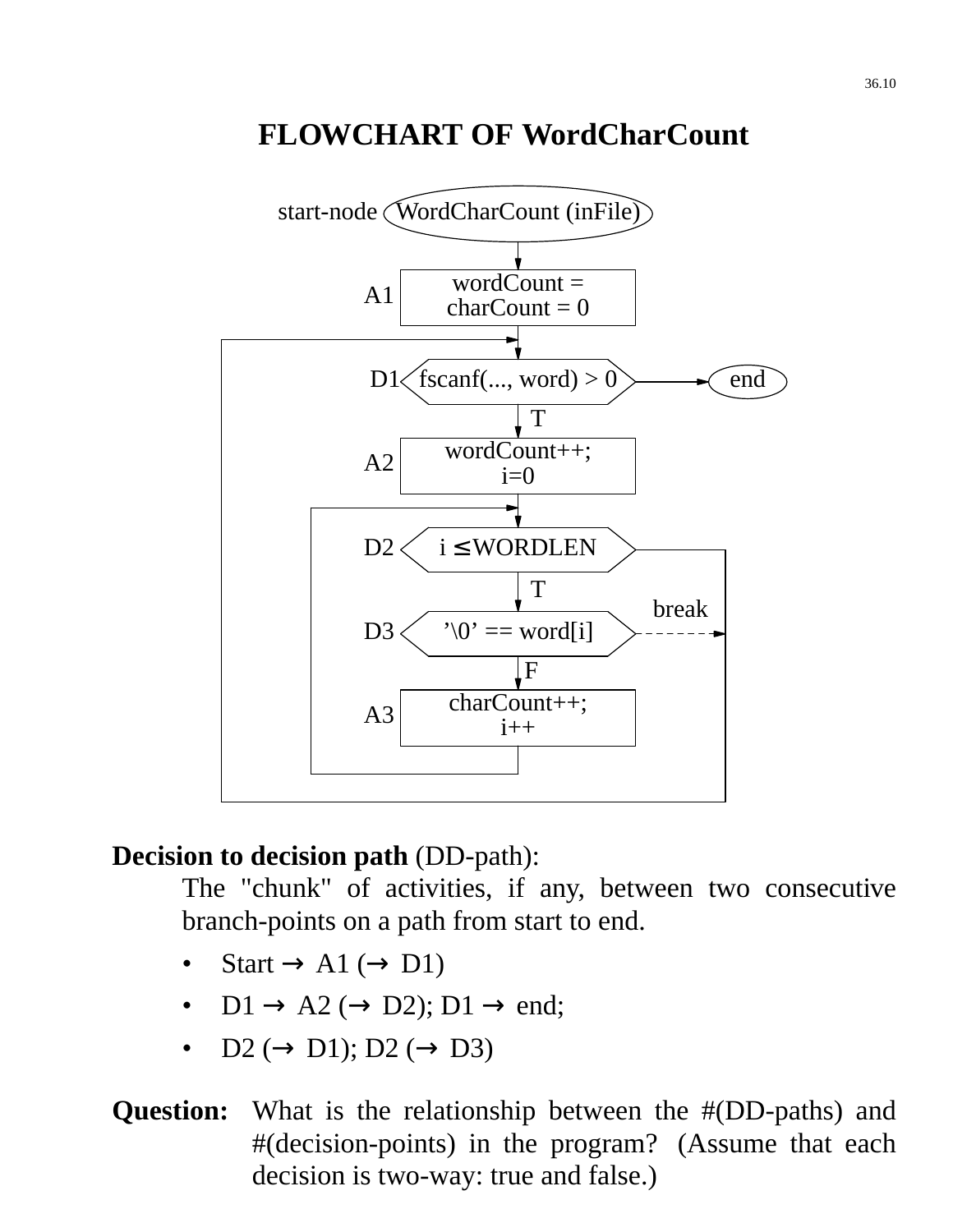### **EXERCISE**

1. Show all possible improvements to the logic and efficiency of the following pseudocode (assume input file has no error); in particular, is it possible to require that the data in the input file be in a certain form that would allow simplifying the pseudo- code? Show the flowchart of the new pseudo-code; how many DD-paths are there in the flowchart? [7+6+2].

```
function ClassifyTriangles(inputFile of one
                               integer-triplet per line)
    \{ int a, b, c;
 1. while (not end of input file) {
 2. read-integers(a, b, c); //positive numbers
 3. print("input lengths:");
 4. print-integers(a, b, c);
 5. if ((a < b + c) \&(b < a + c) \&(c < a + b))6. then isTriangle = true;<br>7. else isTriangle = false
           else isTriangle = false;
 8. if (isTriangle)
9. then if ((a == b) \& (b == c))<br>10. then print(" an equilater
                then print(" an equilateral triangle");
11. else if ((a ≠ b) && (a ≠ c) && (b ≠ c))<br>12. then print(" scalene triangle");
12. then print(" scalene triangle");
13. else print(" an isosceles triangle");
14. else print(" not a triangle");
15. }
    }
```
- 2. What is the general formula for the number of DD-paths and the number of decision-points (assume each decision is two-way: true and false)?
- 3. Assume initially ClassifyTriangles-function simply distinguished "triangular" and "non-triangular" triplets. What would be the successive refinements (extension) of the function that would result in the final improved form.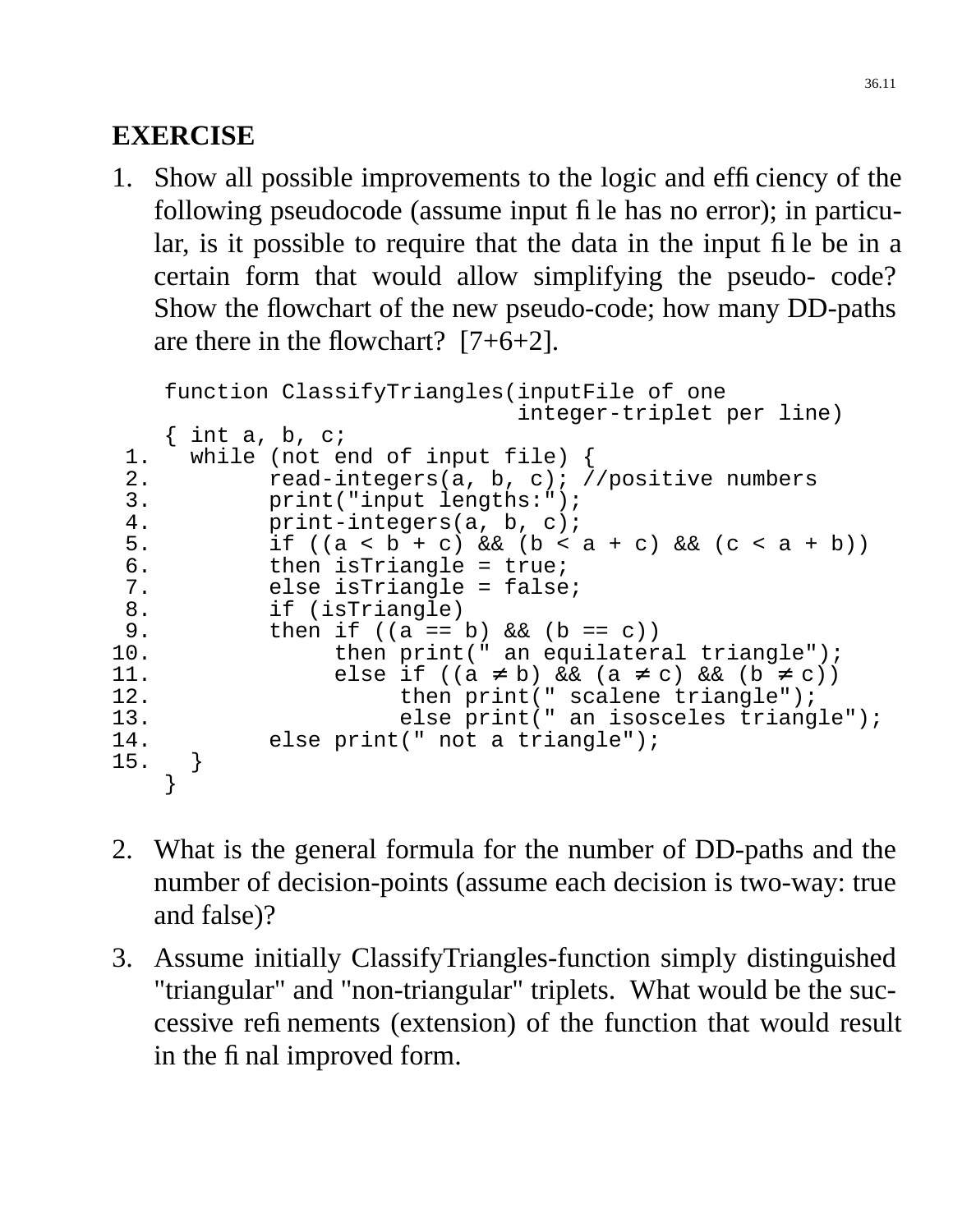# **FINITE-STATE MODEL FROM DD-PATHS**

#### **Link Label:**

- Conditions and actions:  $c_{ij}/a_{ij}$ .
- Conditions  $c_{ij}$  for the links from each node  $D_i$  are disjoint  $(c_{ij} \wedge c_{ij'} = F)$  and complete ( $\vee c_{ij}$  o ver  $j = T$ ).



- Each node, other than the start and end nodes, has two transitions from it.
- Cycles in the flowchart give cycles in the FSM.

#### **Abstracton of History of Computation:**

- Decision-node  $+$  current values of all local/global vars.
- This determines the future computations from that point on.

All computations can be modeled, at any desired level, by FSMs using condition-guards on the transitions.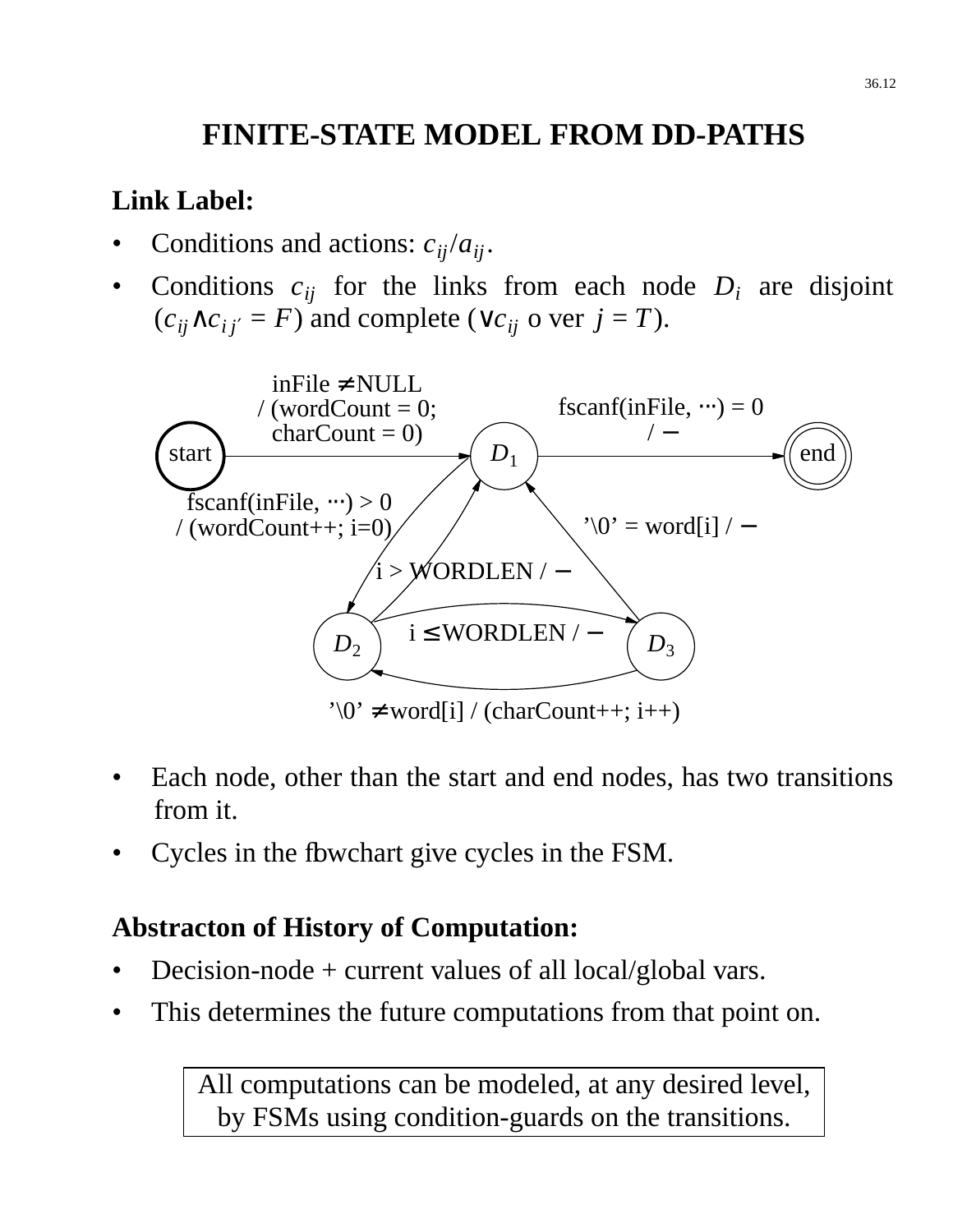### **COMMON PROBLEMS IN SPECIFYING AN FSM**

• **Unused transitions:** Not used in any computation-path.

#### • **Predecessor dependency**:

Transition *t* is predecessor dependent on *t*′ if *t*′ must be used *before t*.



A trivial case: *t*′ is the only transition to *s<sup>i</sup>* .

• **Successor dependency**:

Transition  $t$  is successor dependent on  $t'$  if  $t''$  must be used *after t*.



 $t \rightarrow \frac{t}{s}$  *t''* A trivial case: *t*′′ is the only transition from *s<sup>i</sup>* .

• Elimination of unused transitions and the dependencies can simplify the FSM and hence the program.

#### **More Complex Dependencies:**

• Dependencies between transitions that do not follow each other immediately (head of one transition  $\neq$  tail of the other).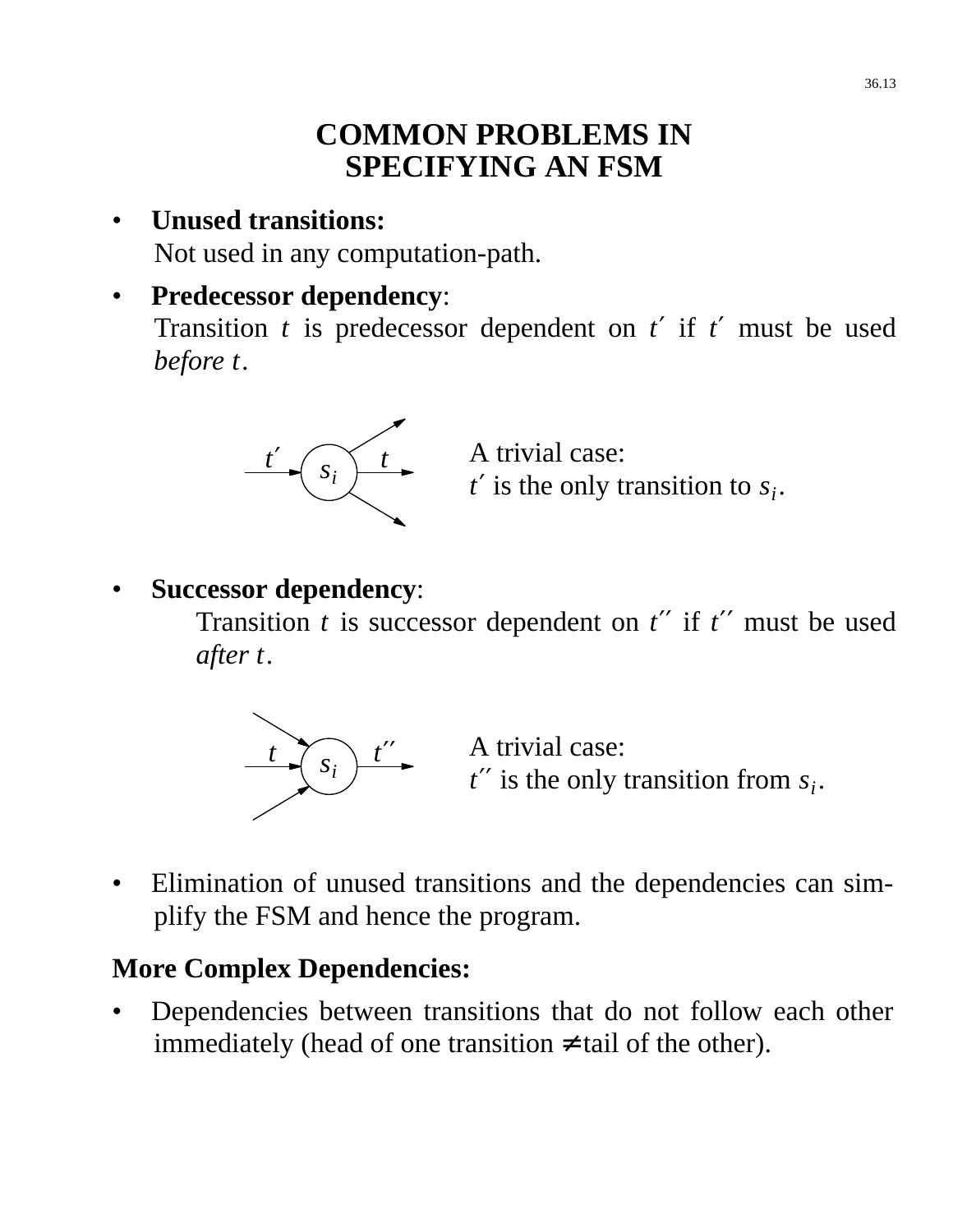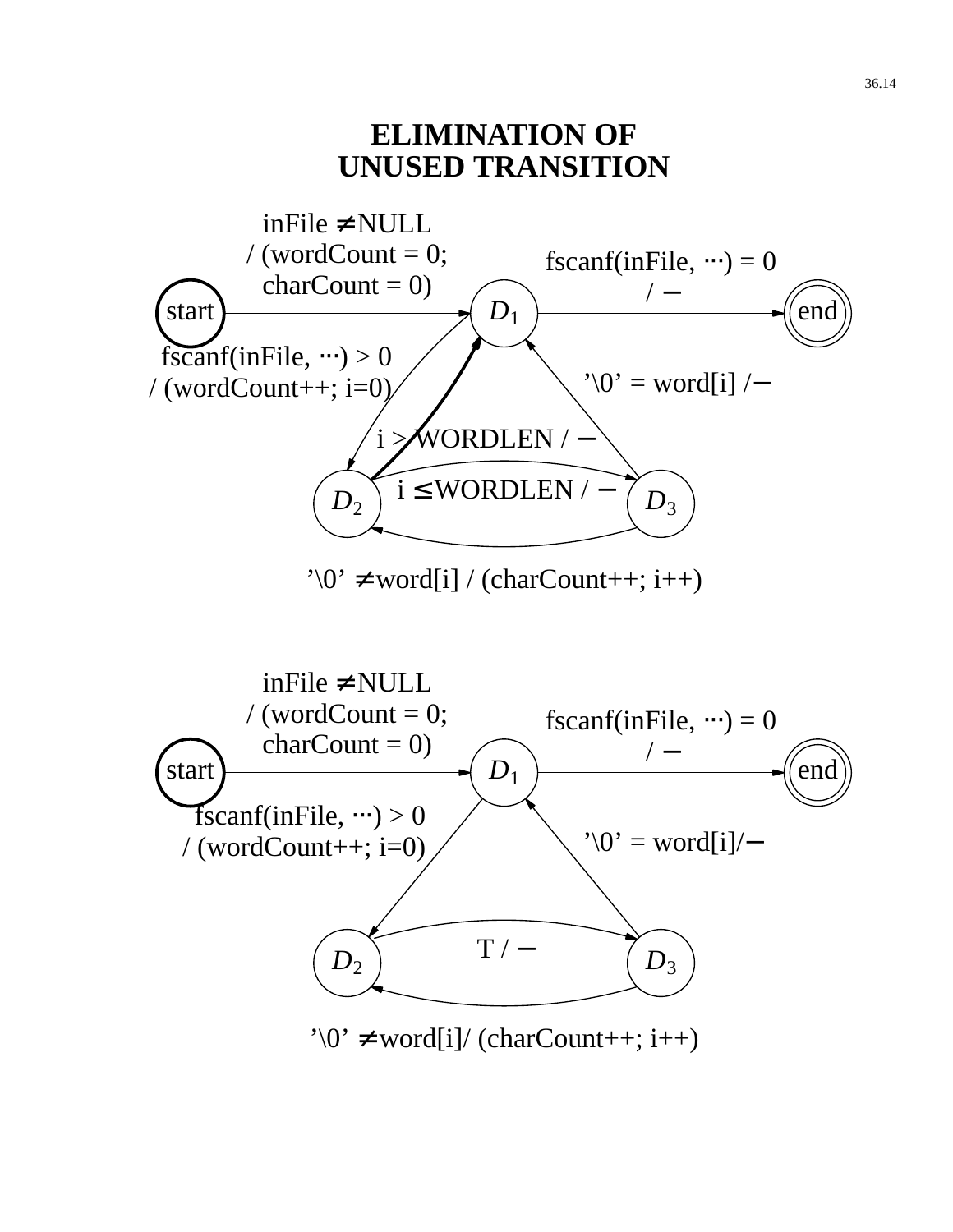# **THE NEW PROGRAM**

# **The Original Program:**

```
void WordCharCount(FILE *inFile)
\{ int i;
  char word[WORDLEN+1];
  wordCount = charCount = 0;
  while (fscanf(inFile, "%s", word) > 0) {
        wordCount++;
        for (i=0; i<=WORDLEN; i++)if ('\0' == word[i]) break;
            else charCount++;
 }
}
```
**The New Program:** Save the loop-test " $i \leq WORDLEN$ ".

```
void WordCharCount(FILE *inFile)
\{ int i;
  char word[WORDLEN+1];
  wordCount = charCount = 0;
  while (fscanf(inFile, "%s", word) > 0) {
        wordCount++;
        for (i=0; ' \ 0' \neq word[i]; i++)charCount++;
  }
}
```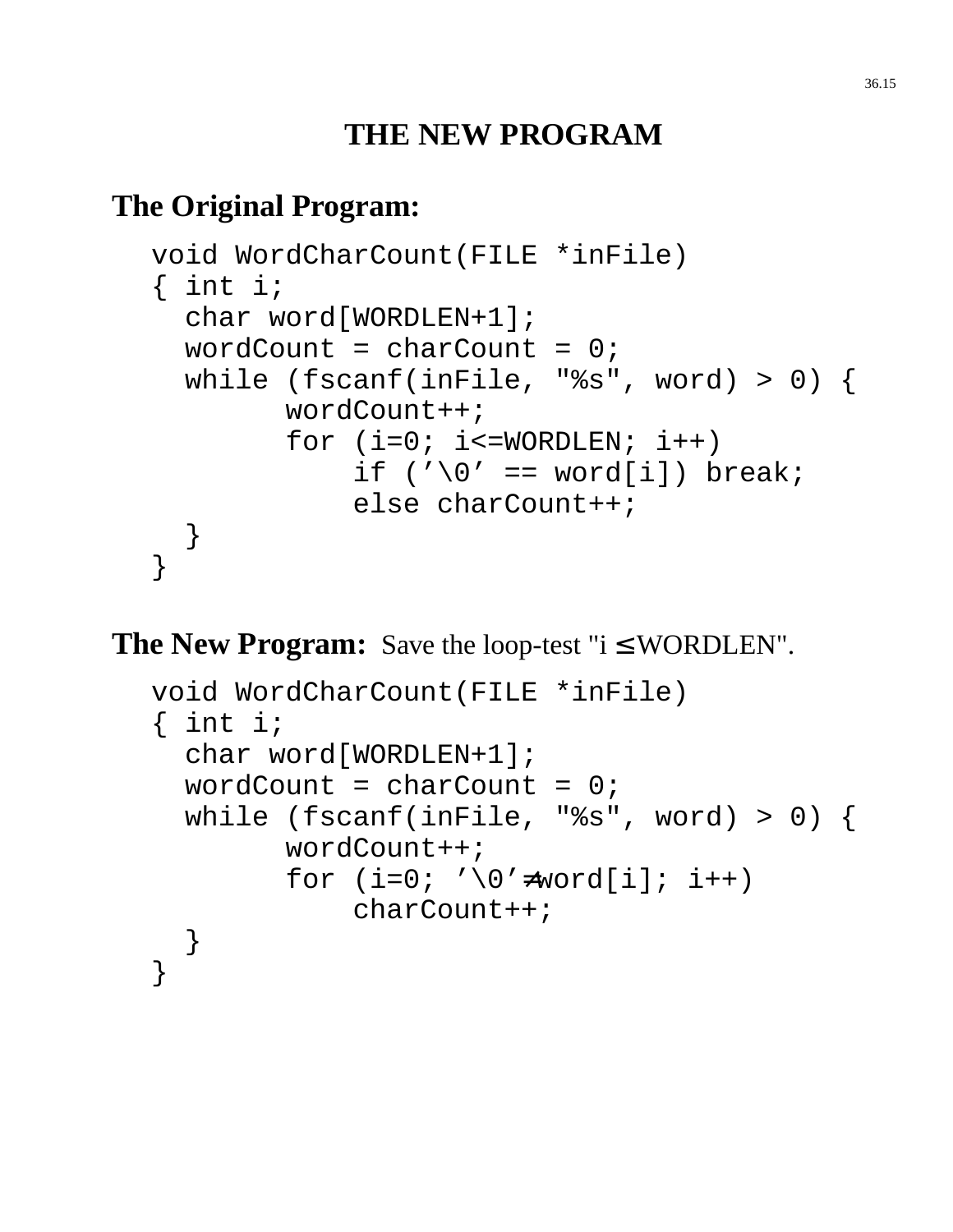# **TRANSITION ELIMINATION**



Before elimination of  $(s_i, s_j)$ .



After elimination of  $(s_i, s_j)$ .

**The modified form**  $\sigma$ ( $c_{jk}$ ,  $a_{ij}$ ) of  $c_{jk}$ :

$$
a_{ij}: (x = x + y; y = f(x, y, z))
$$
  

$$
c_{jk}: x > y
$$
  

$$
\sigma(c_{jk}, a_{ij}): (x + y) > f(x + y, y, z)
$$

• If there are no transitions left to  $s_j$ , eliminate  $s_j$ .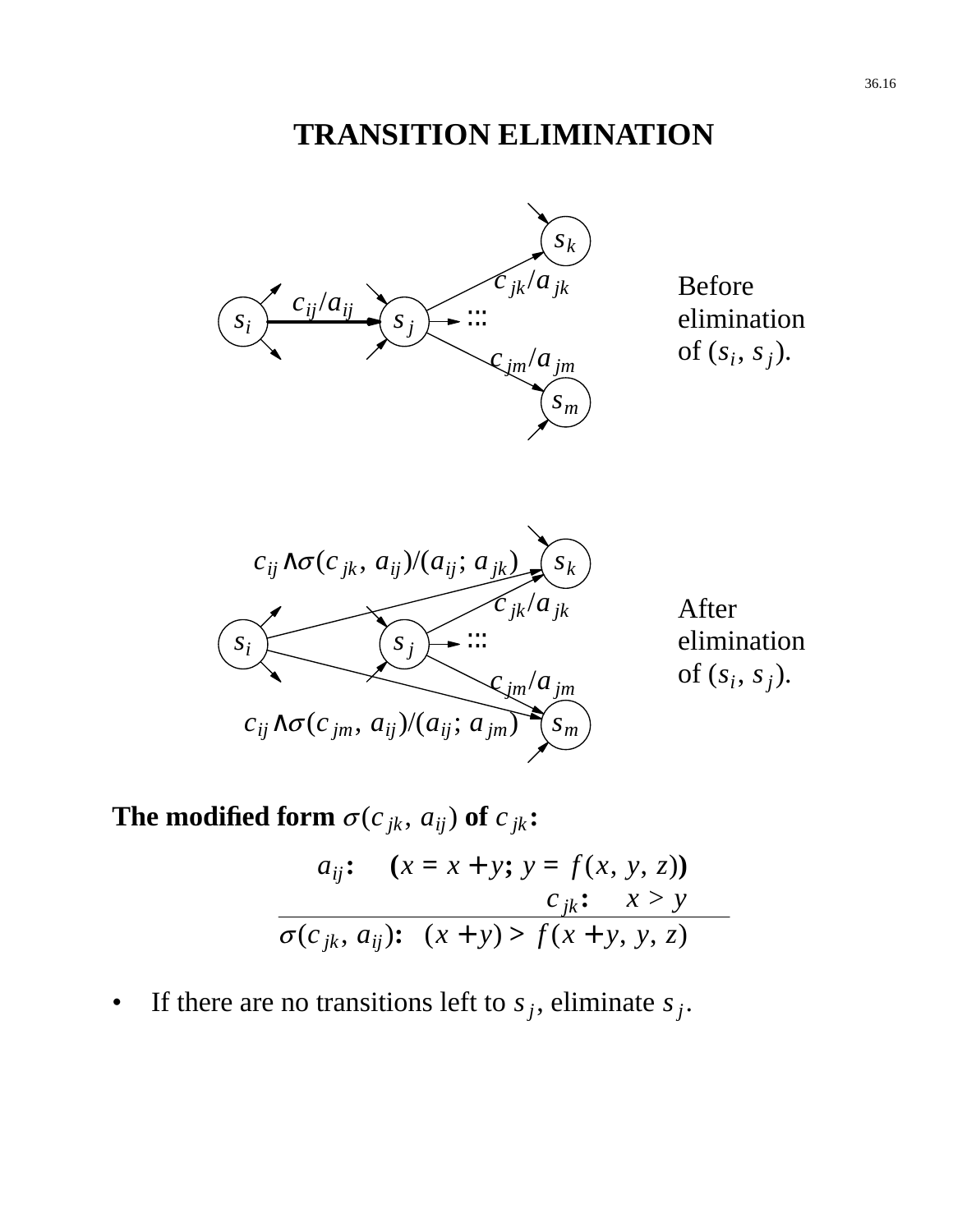#### **ELIMINATION OF PARALLEL TRANSITIONS**





 $c_{ij} = c_{ij}^{(1)} \vee c_{ij}^{(2)}$  [disjoint]  $a_{ij}$  = If  $(c_{ij}^{(1)})$  then  $a_{ij}^{(1)}$  else  $a_{ij}^{(2)}$ *ij*  $=$  If  $(c_{ij}^{(2)})$  then  $a_{ij}^{(2)}$  else  $a_{ij}^{(1)}$ *ij*

 $a_{ij}$  is more complex than both  $a_{ij}^{(1)}$  and  $a_{ij}^{(2)}$ *ij*

#### **Remarks:**

- If  $a_{ij}^{(1)} = a_{ij}^{(2)} = a$ , then  $a_{ij} = a$ .
- All other transitions from  $s_i$  are disjoint from  $c_{ij}$ :  $c_{ij}$  ∧  $c_{ik}$  = [ $c_{ij}^{(1)}$ ∧ $c_{ik}$ ]  $\vee$  [ $c_{ij}^{(2)}$ ∧ $c_{ik}$ ] = False
- $c_{ij}$  together with all other  $c_{ik}$  from  $s_i$  are complete: *cij* ∨ [ *k*  $\left[ √ c_{ik} \right]$  = True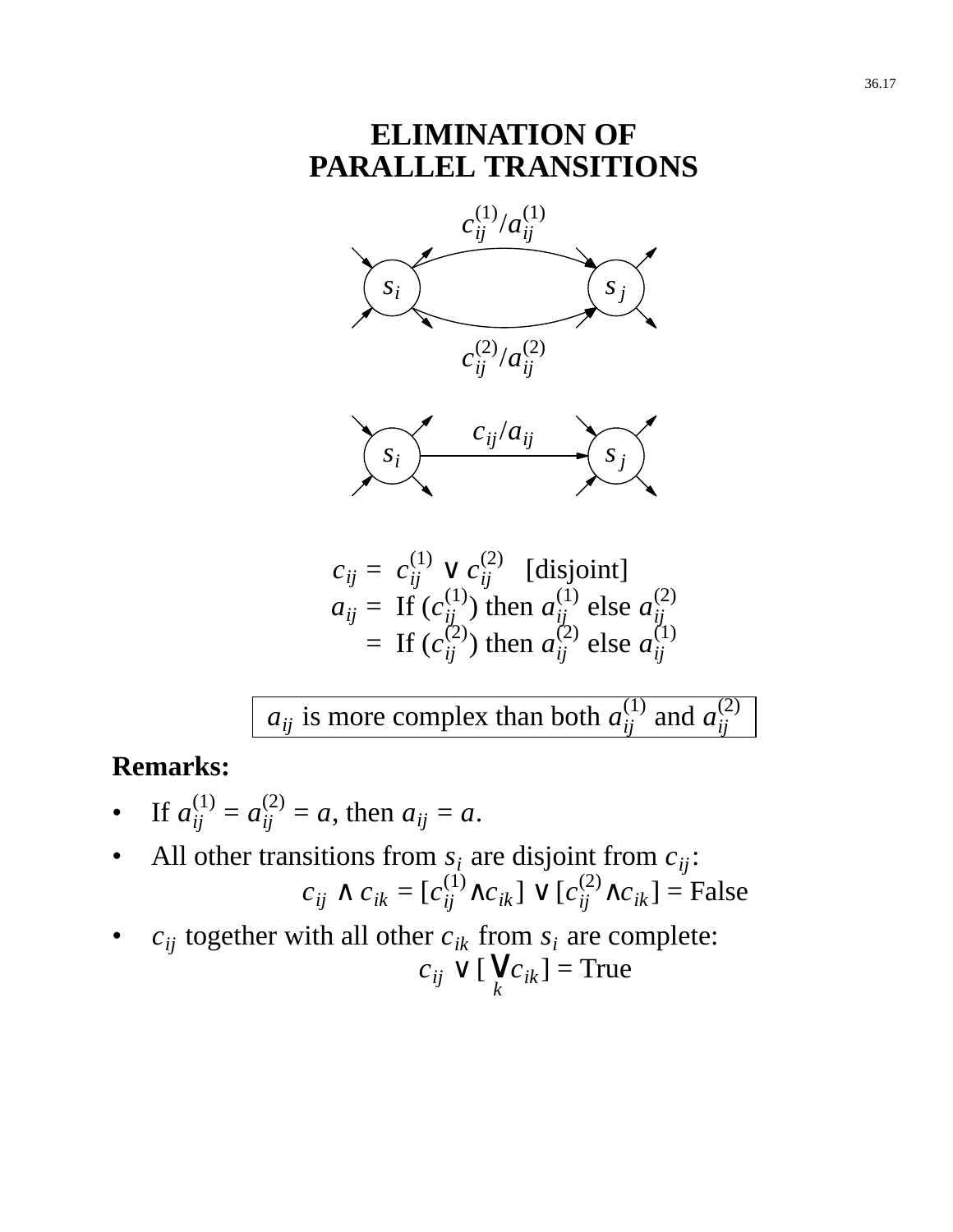#### **ELIMINATION OF PRECEDENT-DEPENDENT TRANSITION**



State  $D_3$  is also eliminated.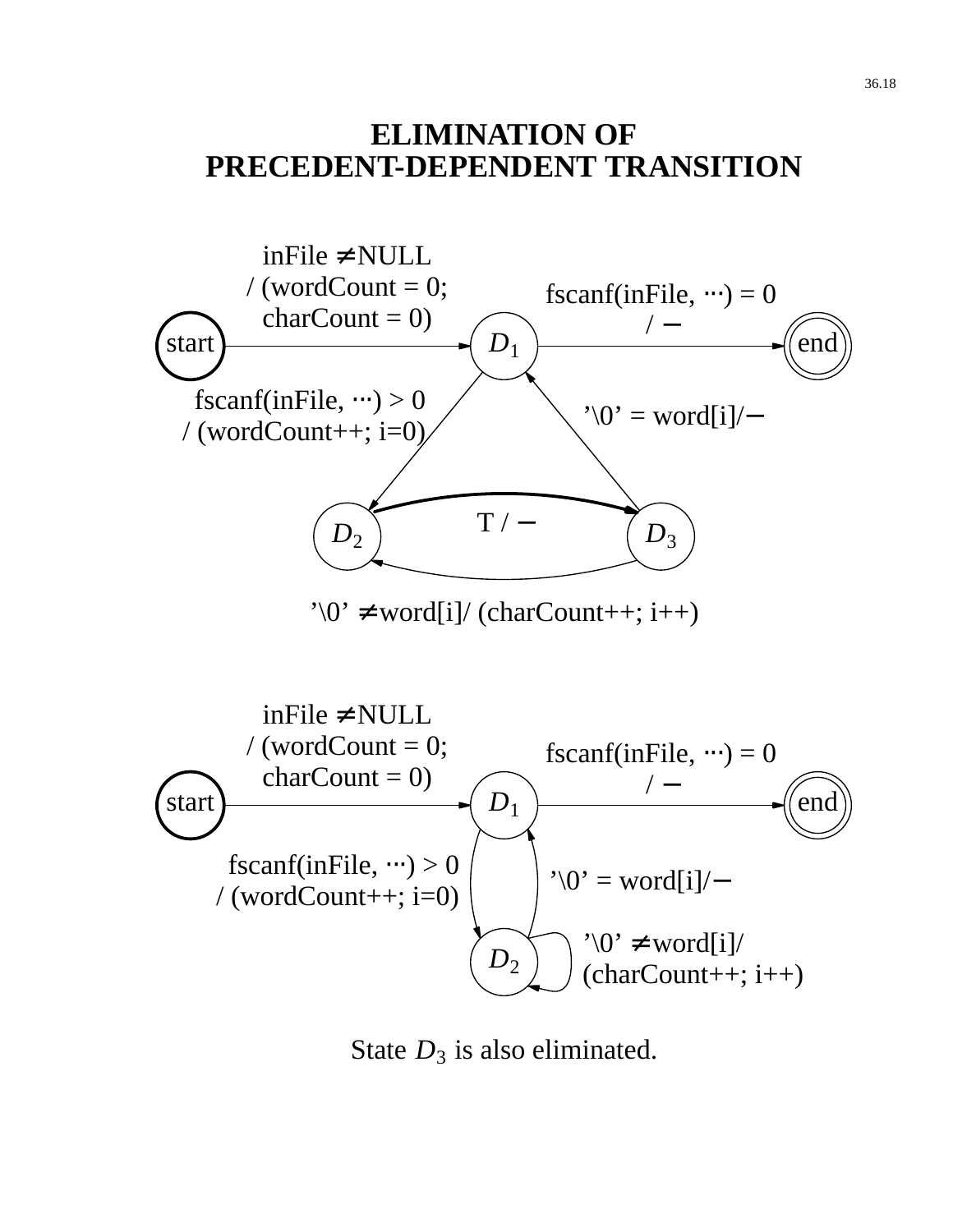#### **ELIMINATION OF LOOP**

36.19

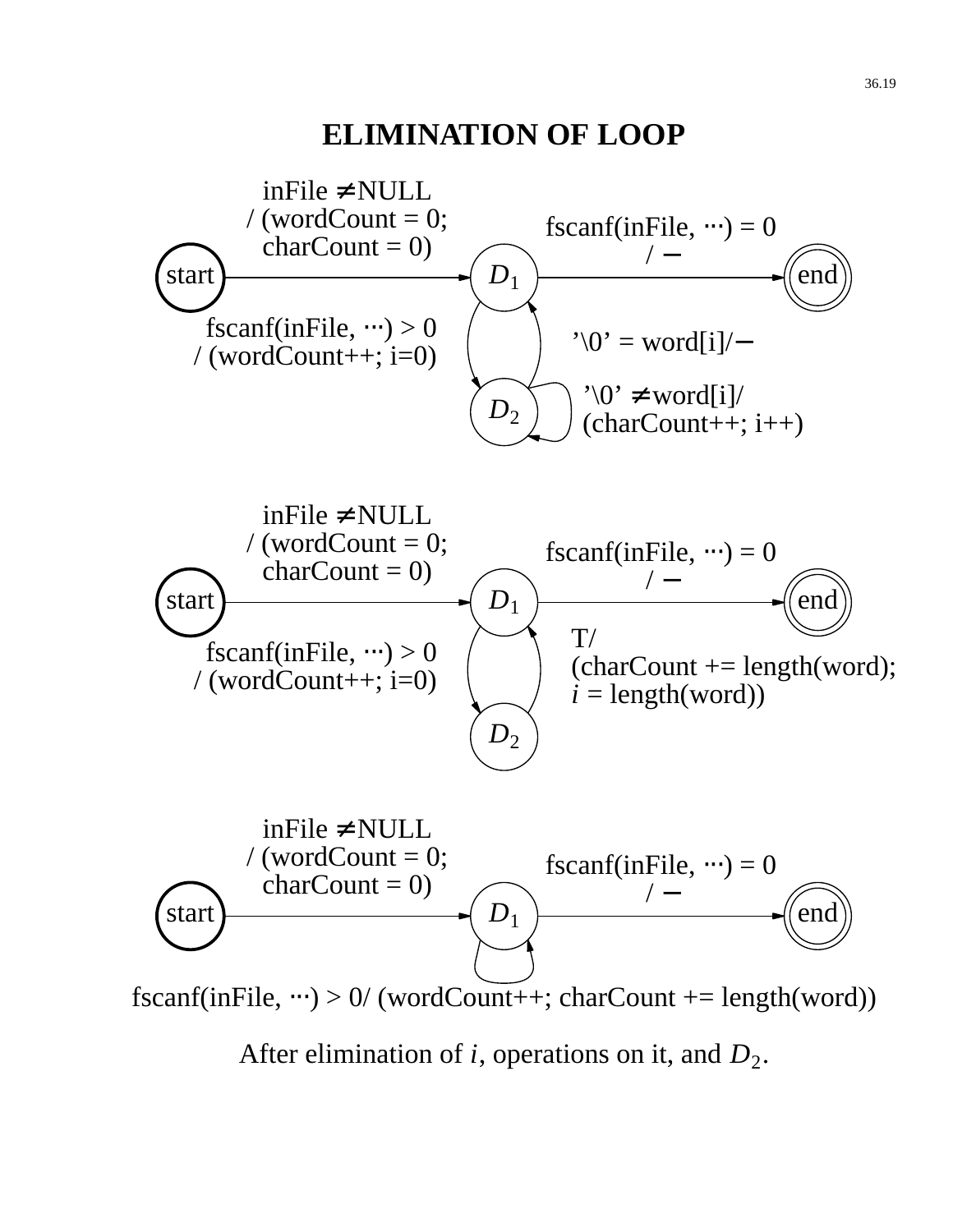## **THE NEW PROGRAM**

**The final Program:** //Slightly more efficient than the previous one. //Does not use the variable *i*, and charCount //is incremented once in outer while-loop.

```
void WordCharCount(FILE *inFile)
{ char word[WORDLEN+1];
  wordCount = charCount = 0;
  while (fscanf(inFile, "%s", word) > 0) {
        wordCount++;
        charCount += length(word);
 }
}
```
#### **The Original Program:**

```
void WordCharCount(FILE *inFile)
{ int i;
  char word[WORDLEN+1];
  wordCount = charCount = 0;
  while (fscanf(inFile, "%s", word) > 0) {
        wordCount++;
        for (i=0; i<=WORDLEN; i++)if ('\0' == word[i]) break;
            else charCount++;
 }
}
```
Keep Program Logic as clean as possible.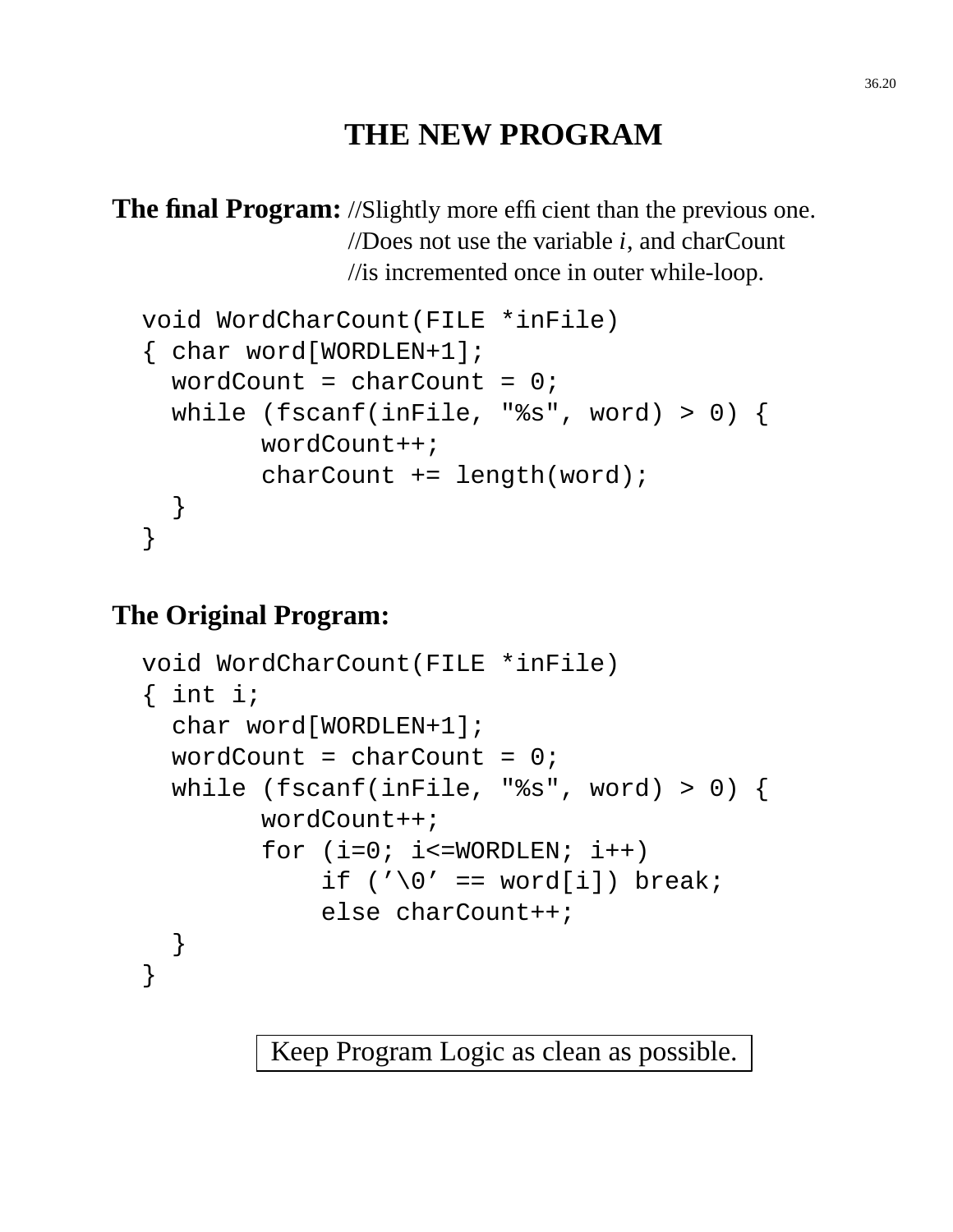#### **EXERCISE**

1. Shown below is a variation of the WordCharCount-function, where there is no restriction on word-length; it assumes that the only word separators are the blanks and new-lines. Show the flowchart (draw it properly), list the DD-paths, show the initial FSM (with condition-guards) based on the DD-paths, and then simplify the FSM as much as possible using transition-eliminations and state-elimination. Show intermediate steps.

```
void WordCharCounts(FILE *inFile)
{ char ch;
  wordCount = charCount = 0;
 while (fscanf(intFile, "sc", ch) > 0)if ((ch != ' ') && (ch != '\n')) {
           charCount++; wordCount++;
           while (fscanf(inFile, "%c", ch))
                 if ((ch != ' ' ) & (ch != ' \ncharCount++;
                 else break;
        }
}
```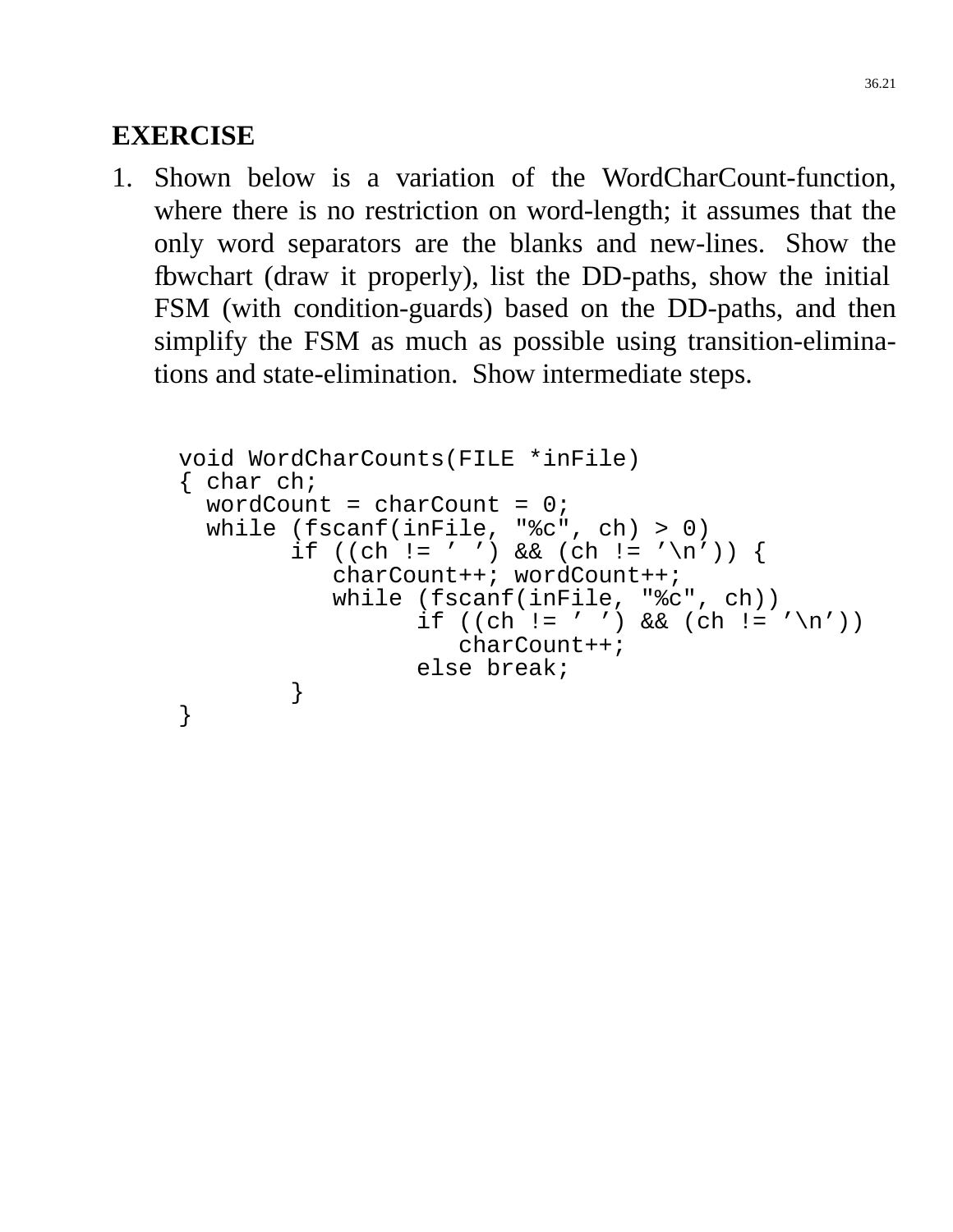## **AN EQUIVALENT 3-STATE FSM**



#### **Remarks:**

- The state variable *s* keeps track of the current-state in the original FSM.
- It has identical computation sequences, save the actions/tests involving *s*.
- This state reduction does not help understanding/analysis of the FSM.
- It is similar to structuring an unstructured code by introducing additional variables and tests.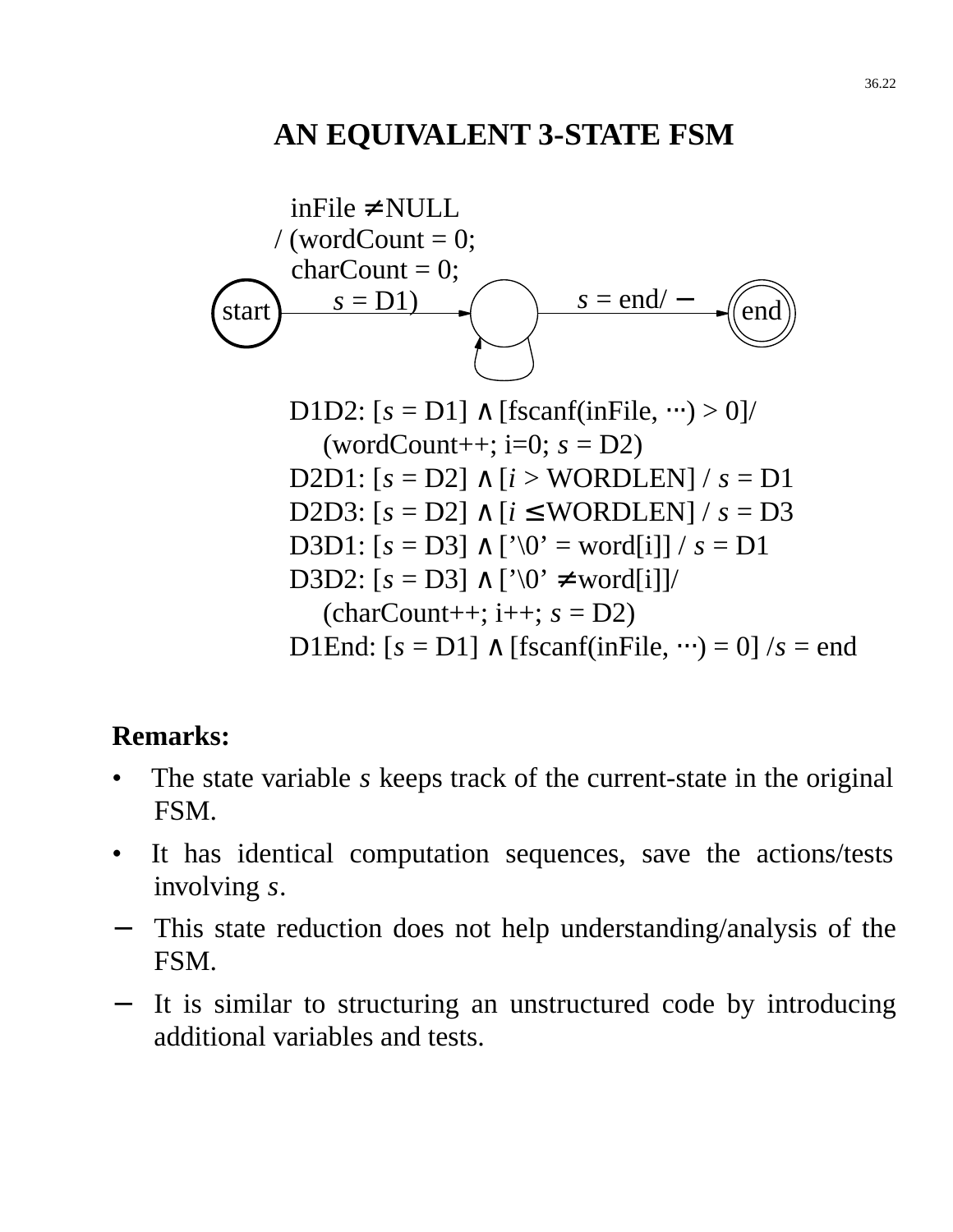# **AUTOMATIC CODE GENERATION**

#### **Algorithm FSM-SIMULATOR:**

| Input:  | An FSM for a program $P$ and      |
|---------|-----------------------------------|
|         | an input data.                    |
| Output: | The output of $P$ for that input. |

- 1. Let  $s =$  start-state of the finite-state model.
- 2. Do the actions for the unique transition from start-state and let *s* be the next state.
- 3. While ( $s \neq end$ -state) do the following: For (each state  $s_i$ ) do the following:

If  $(s = s_i)$ , then do the following:

(3a) For (each transition  $t(s_i, c_{ij}, a_{ij}, s_j)$  from state  $s_i$ ) do the following:

> If  $(c_{ij}$  holds for the current values of variables), then break for-loop (3a).

(3b) Do the corresponding action  $a_{ij}$ , let  $s = s_j$ , and break the (outer) for-loop.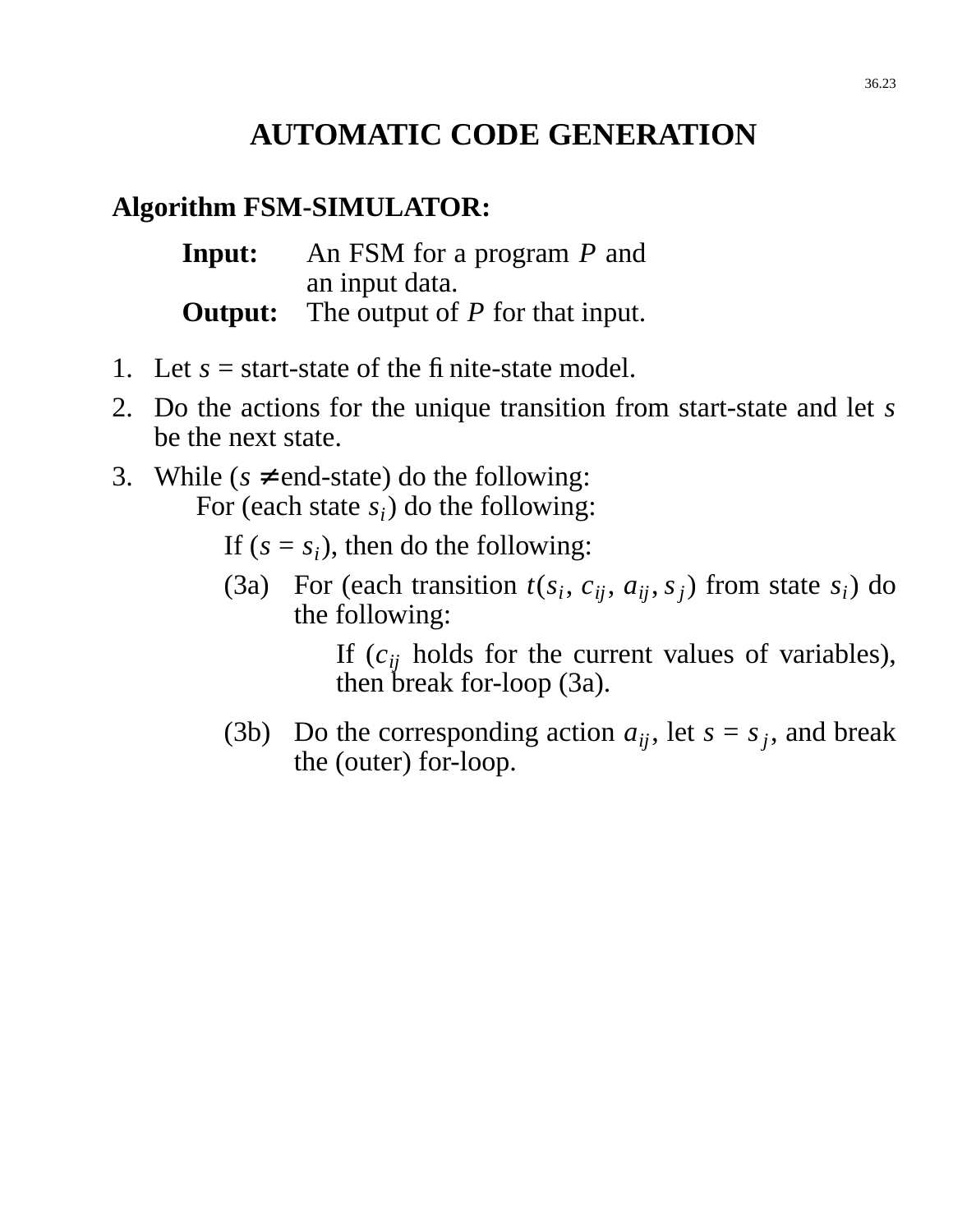# **SUMMARY**

All computations can be modeled, at any desired level, by FSMs using condition-guards on the transitions.

### **Remarks:**

This is basically a restatement of the Church-Turing hypothesis:

> Each computation/algorithm can be modeled by a Turing Machine.

• Construction of an FSM, without having a program in hand, is often a non-trivial task.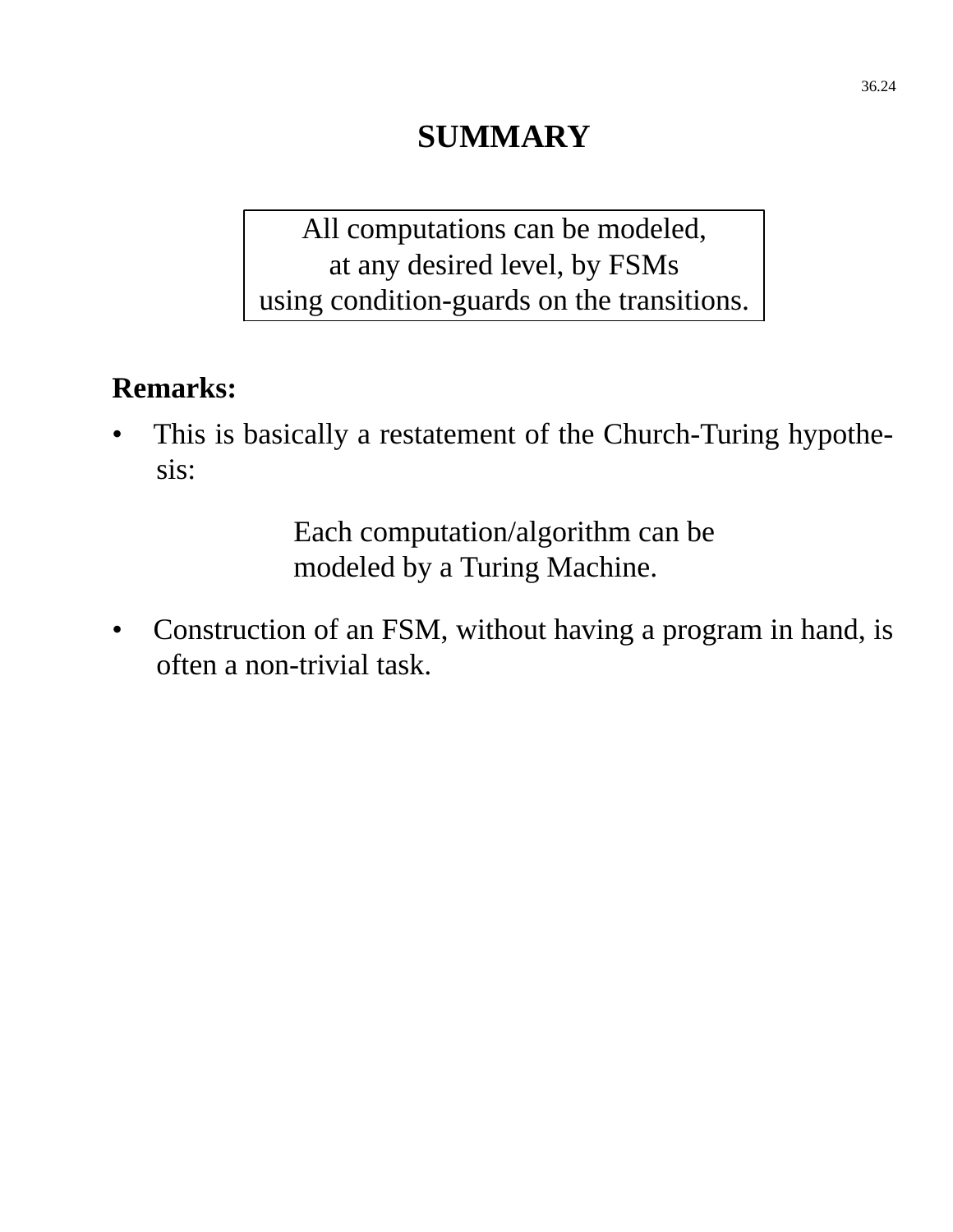# **MORE EXAMPLES OF FSM**

# **Window with a Lock:**

- Four operations: open, close, lock, and unlock.
- Constraints:
	- can be opened only if it closed and unlocked.
	- can be closed only if it opened.
	- can be locked only if it is closed and unlocked.
	- can be unlocked only if it is locked.
- Initially closed and unlocked.



Proper state-names help us to easily identify the applicable actions at a state.

- There are no condition-guards for the transitions here (why?).
- There are no final states here because the operations can be continued for ever, without termination.
- We allowed transitions to the start-state to keep the number of states small.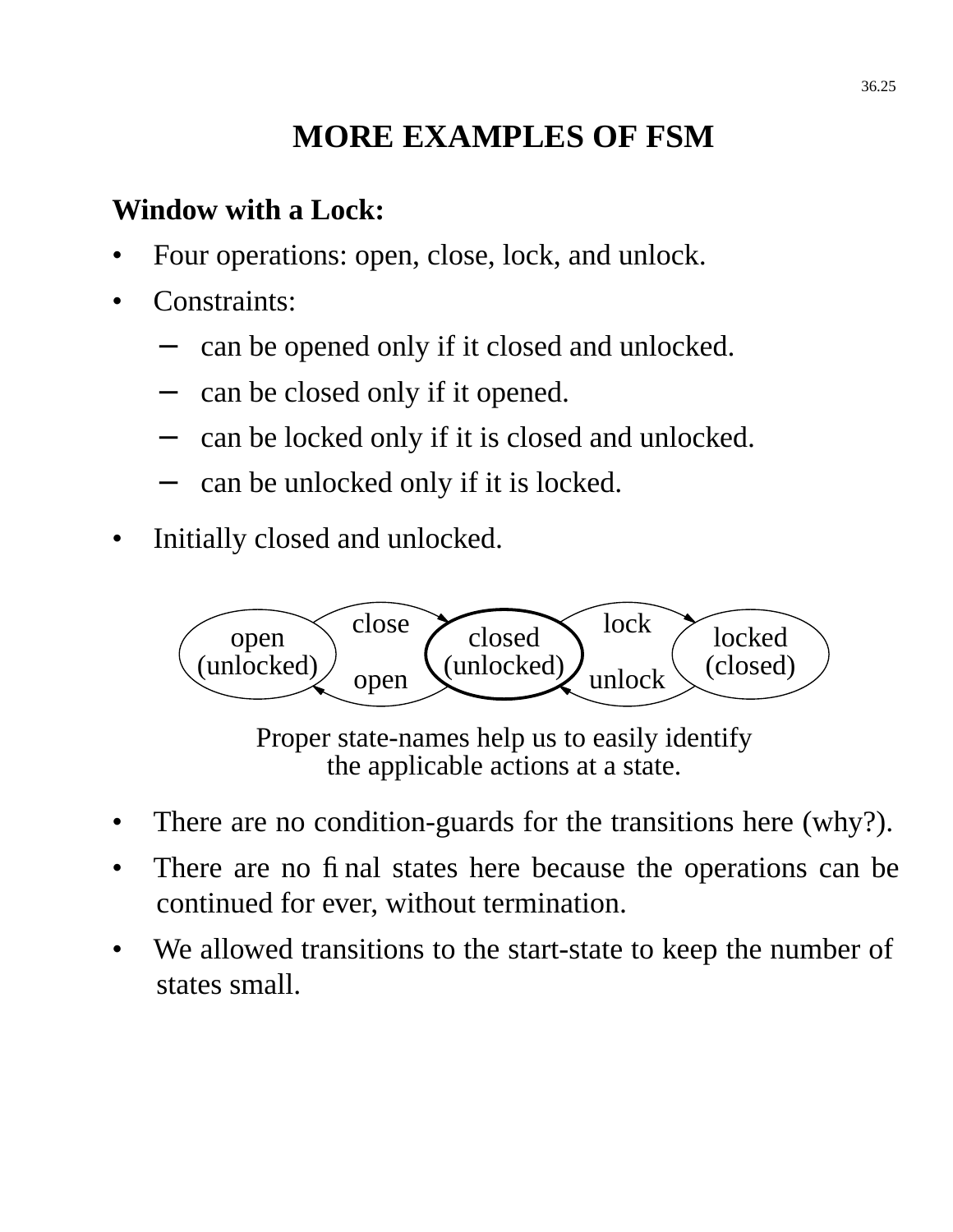# **MORE EXAMPLES OF FSM**

### **Door With Two-sided Lock:**

Eight operations: openFromIn, closeFromIn, lockFromIn, and unlockFromIn, and similar operations from out.

Imagine a person moving in and out of the room when the door is open; the person's moves are not modeled.

- Initially, the door is closed from out and unlocked.
- Constraints:
	- Similar to those for the window for the operations from in and for the operations from out.
	- "Inside" operations can occur only after the operation openFromOut, and likewise for "outside" operations.
- The door can be closed/locked from one side at a time.



#### **EXERCISE**

1. Show the new FSM after we add the operations goIn and goOut to model the person's move.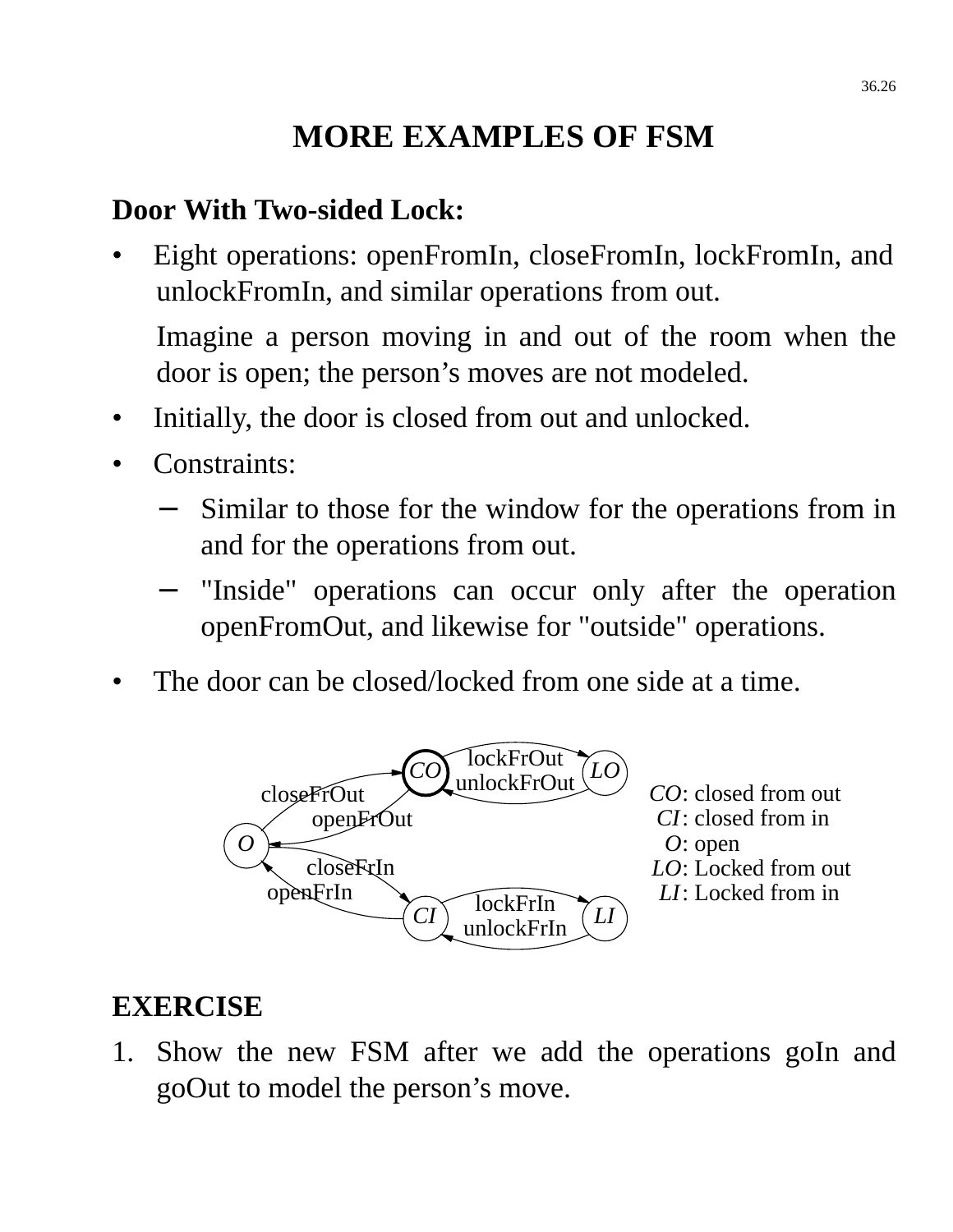# **THE CHOICE OF OPERATION-NAMES CAN AFFECT THE FSM**

- Imagine a single lock-function that takes into account the state of the door-with-two-sided-lock and performs the appropriate operation lockFrIn or lockFrOut as needed.
- Similarly for the unlock-function.



Cannot use the same name "close" for both closeFrIn and closeFrOut because it causes non-determinism.

#### **EXERCISE**

1. Show the new FSM when we use "close" both for closeFrIn and closeFrOut and similarly for open, but keep different names lockFrIn and lockFrOut. (Hint: Following FSM is no good - why? Start with the FSM with goIn and goOut operations, replace them by  $\lambda$ -moves, and finally convert the FSM to a deterministic form if necessary.)

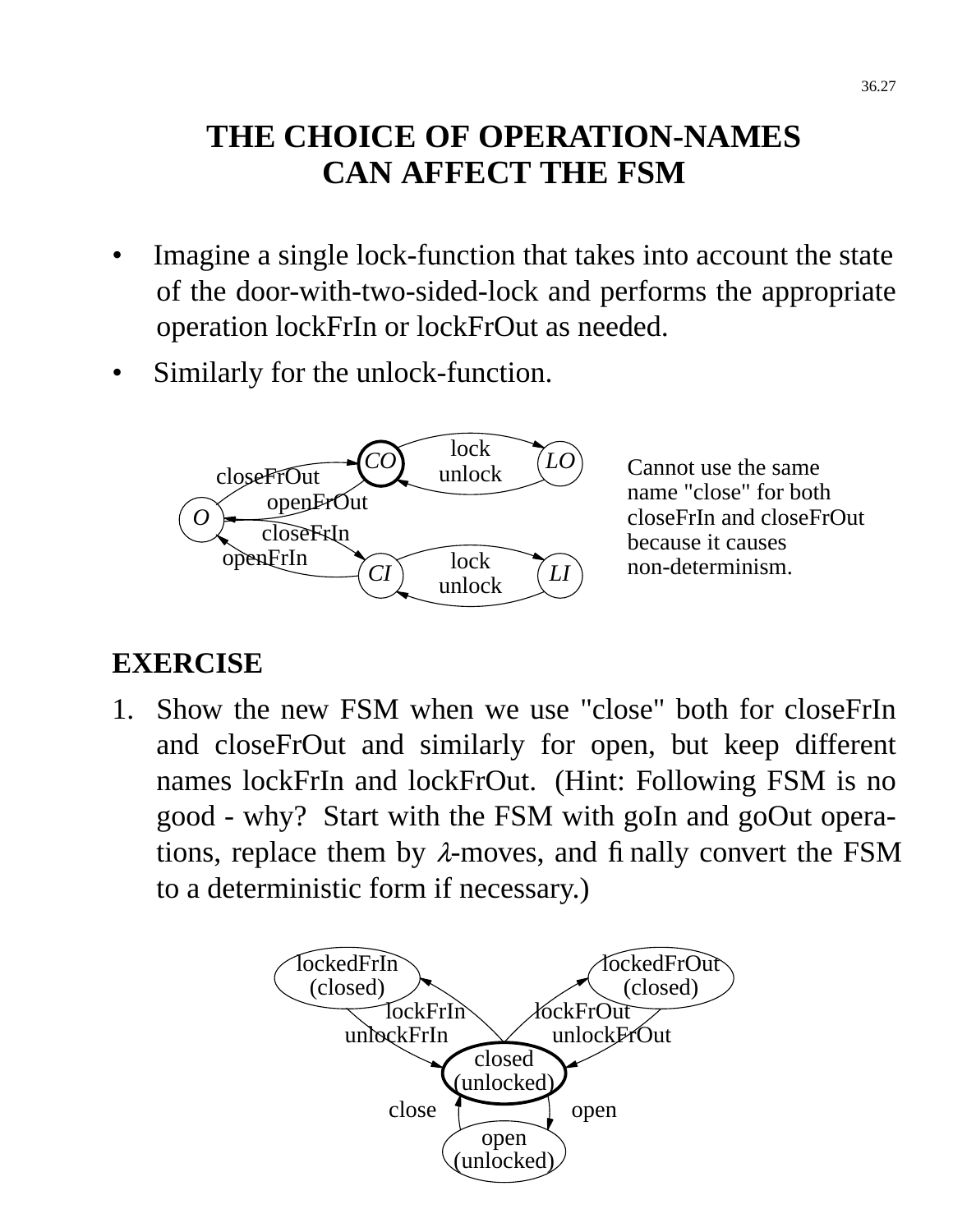# **EXERCISE**

- 1. How can a state-diagram fail to represent a proper FSM?
- 2. An elevator control problem. Assume that:
	- G1. The elevator-use of a person is controlled by his id-card, which is validated by a security office at the ground level, for the following:
		- (a) one groundFloor-entry and one destination-exit,
		- (b) one destination-entry and one groundFloor-exit.
	- G2. One registers the elevator-use request on his current fbor by inserting his id-card in a slot next to the elevator. (The elevator has no fbor-buttons inside or outside, and no fbor-indicator light inside; the id-card has a sound/light indicator to show that a person can exit the the elevator when it stops.)
	- A1 The elevator moves when an entry/exit-request (by persons outside/inside the elevator) is pending.
	- A2 The load/unload operations are restricted so that no one goes to a floor beyond his destination.

Show the FSM from a person's view point. Also, show the FSM for elevator's movement, assuming that the fbors are  ${0=}$ ground, 1, 2, 3, 4 $}$ . Here, use the states *Uj* (resp. *Dj*) = arriving at fbor *j* going-up (resp. going-down). A transition from *Uj* to *Dj* indicates a change of move-direction. Let *D*0 = startState. Do not label the transitions now.

A complete system-state will consist for pending requests for people inside/outside the elevator, the elevator's current fbor, and its move direction.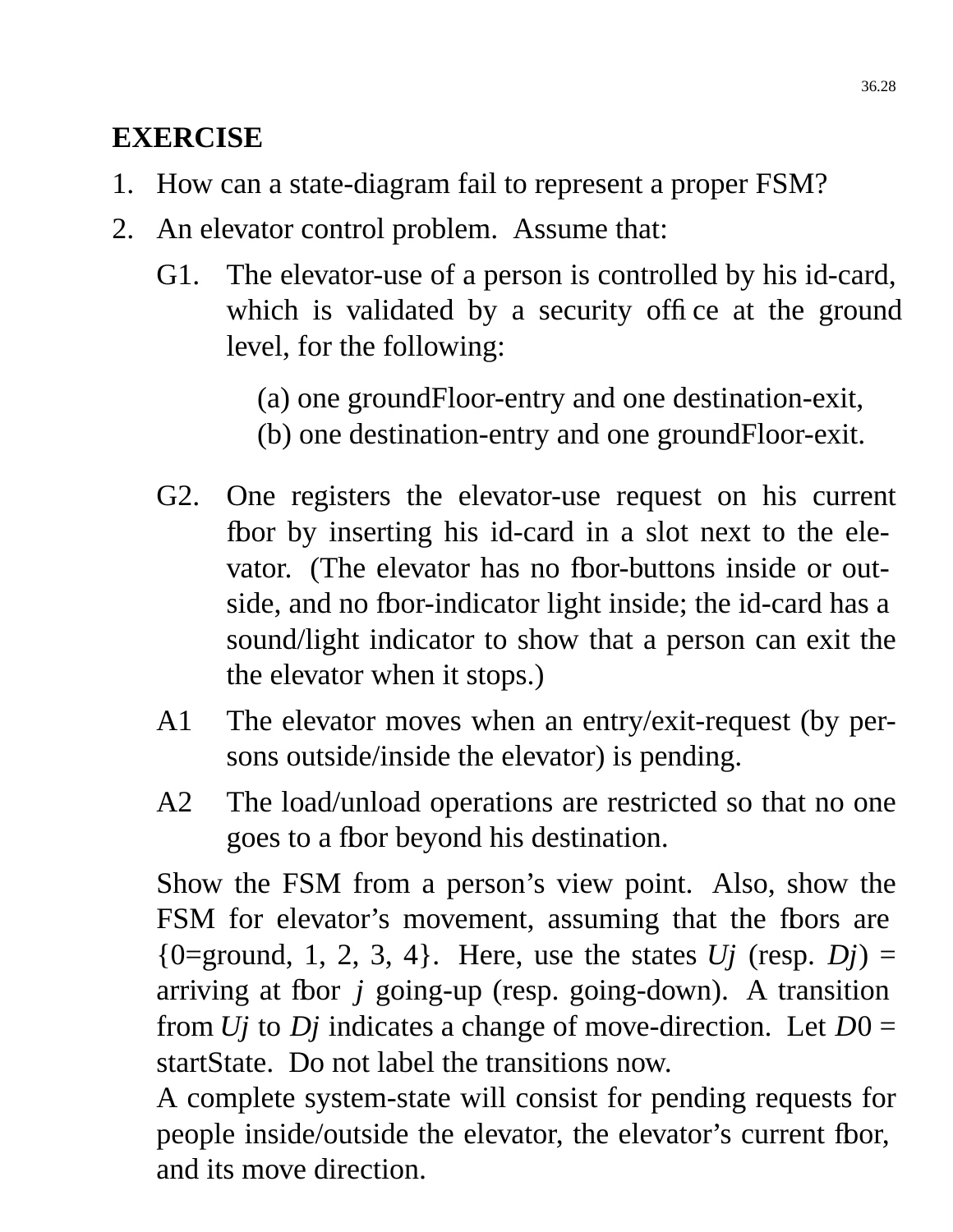# **DECOMPOSING AN FSM**

#### **The FSM for Door With Two-sided Lock:**



#### **Decomposition into Two FSMs:**

- We use guards to coordinate the interaction between them.
- The composition  $M(D) \times M(L)$  gives the original FSM.



The finite-state model *M*(*D*) for door.

The finite-state model *M*(*L*) for two-sided-lock.

**Question:** What do the states in *M*(*D*) and *M*(*L*) look like in terms of the states in the original FSM?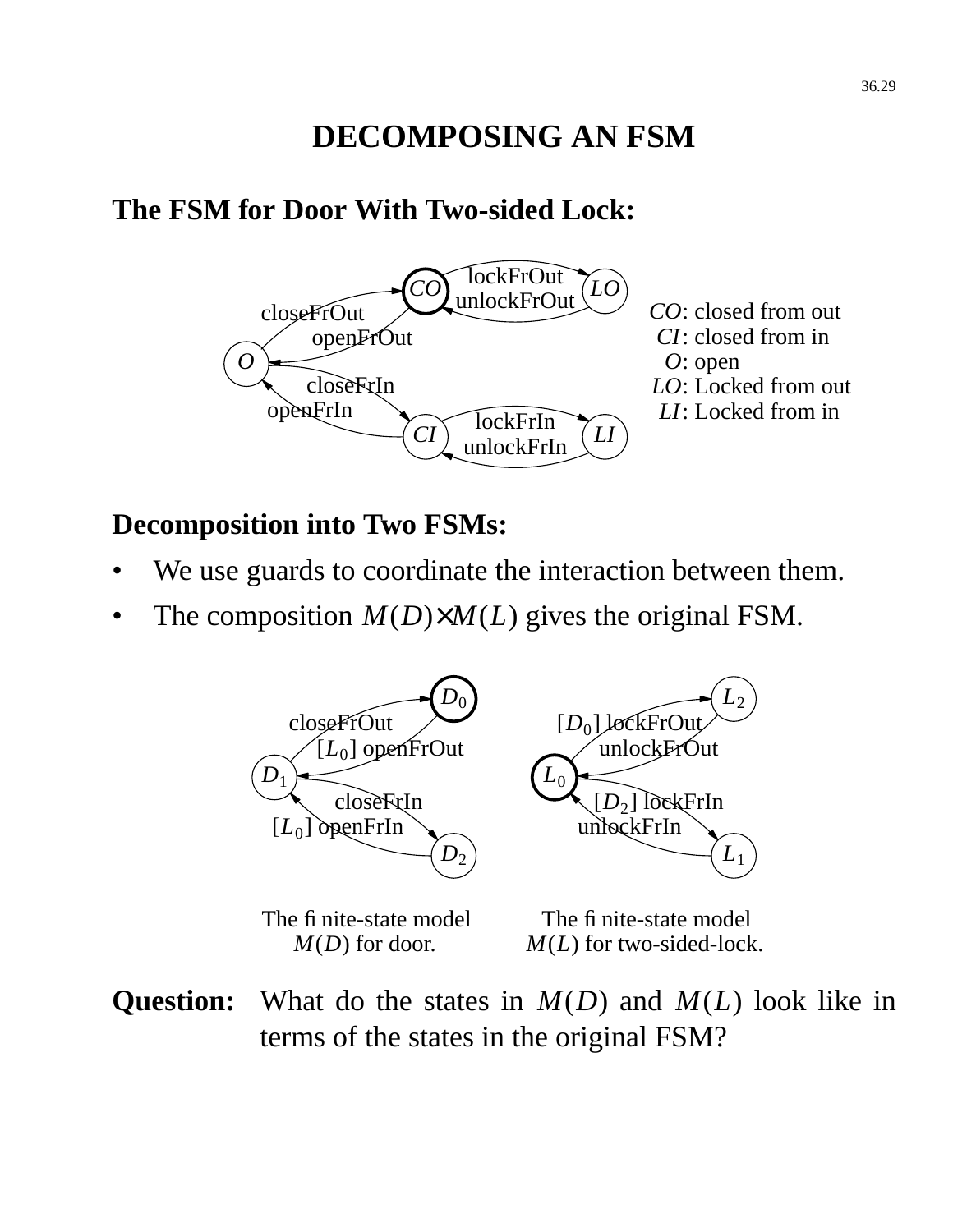# **FORMING THE COMPOSITION** *M*(*D*)×*M*(*L*)

# **Starting FSMs** *M*(*D*) **and** *M*(*L*)**:**



# **Composition** *M*(*D*)×*M*(*L*)**:**

- The dashed transitions are not present due to guards.
- The shaded states are not there because they are not reachable from the start-state  $D_0L_0$ .

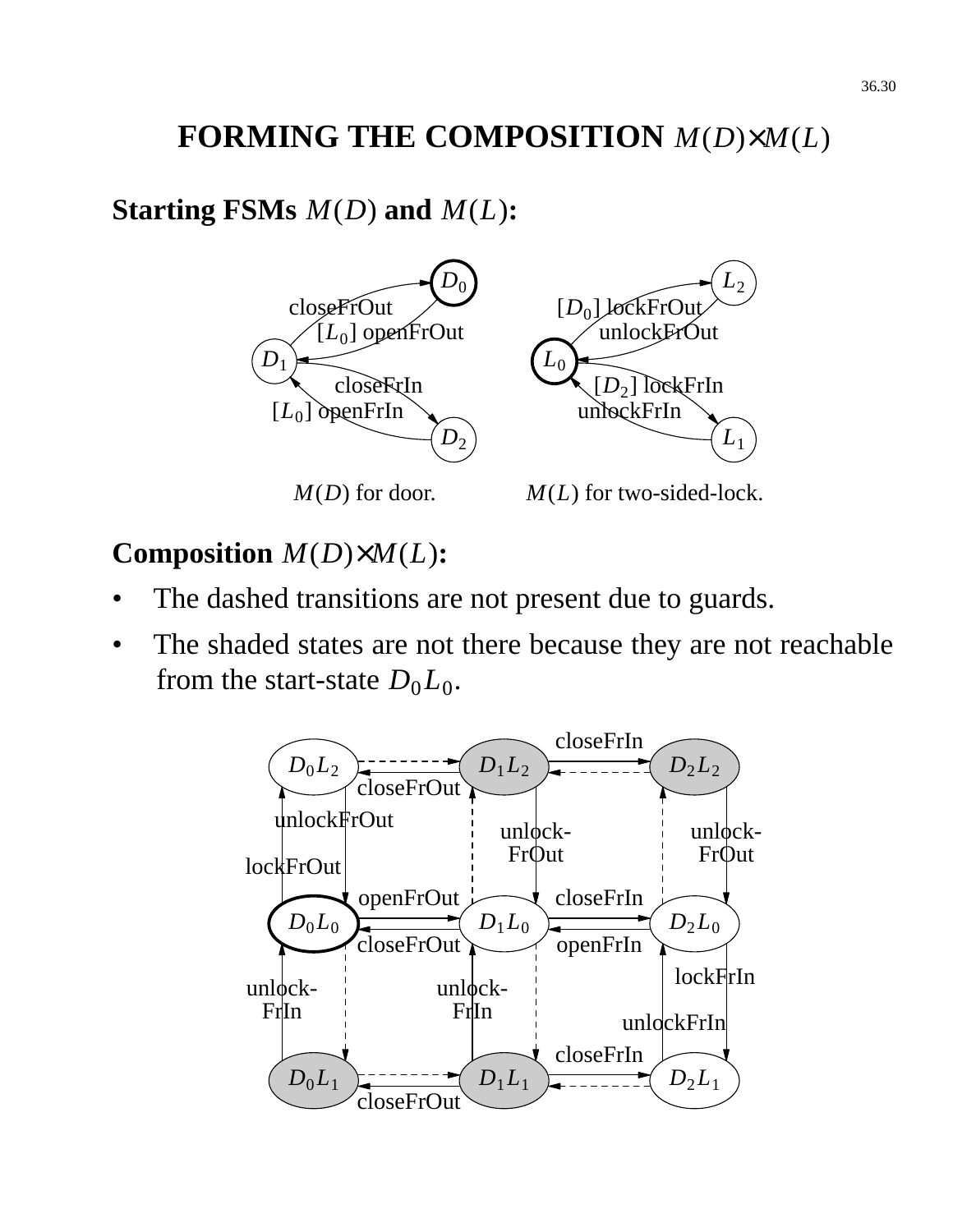# **Simplifying Assumptions:**

- At most one book can be borrowed at any time. In addition, at most one hold can be placed at any time.
- No limit on how many book-overdue or book-on-hold-available notices are received before memberhsip is cancelled.



Show the transitions among the states. The operations are: start-Membership, stopMembership, borrow, renew, return, putHold, cancelHold, recvBOD, and recvBHA. Assume people are responsible and non-mischievous.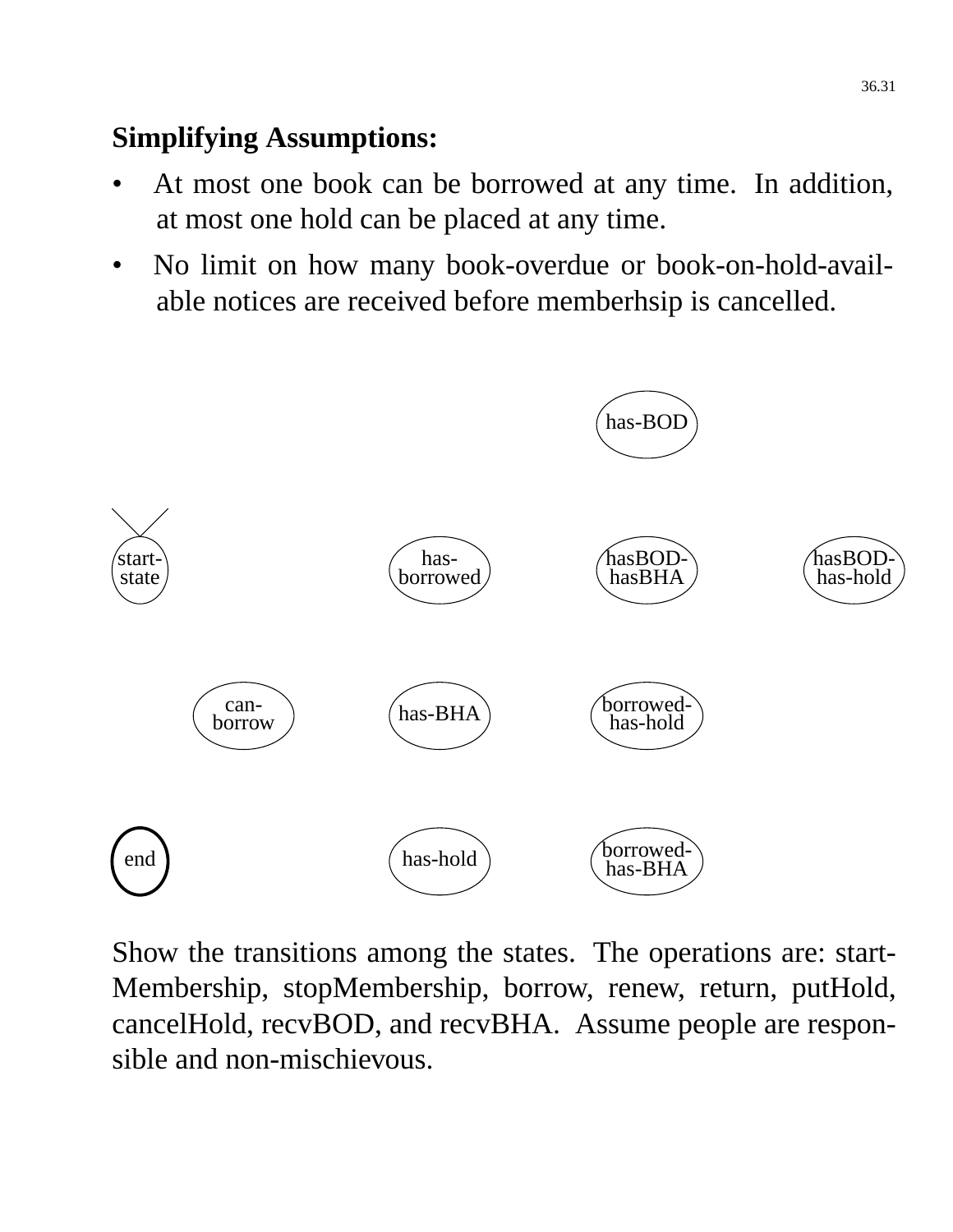# **DOMINATION-TREE BASED DEVELOPMENT PLAN**



#### **Development** (and Test Plan):

- (1) startMembership, stopMembership (test them together)
- (2) borrow, return (test borrow + return); recvBOD, renew (test them together, and also test them with borrow and return)
- (3) putHold, cancelHold (test putHold + cacnelHold; also test them with borrow  $+ \cdots +$  return)
- (4) recvBHA (test recvBHA + cancelHold; also test return + recvBHA + cacnelHold), etc.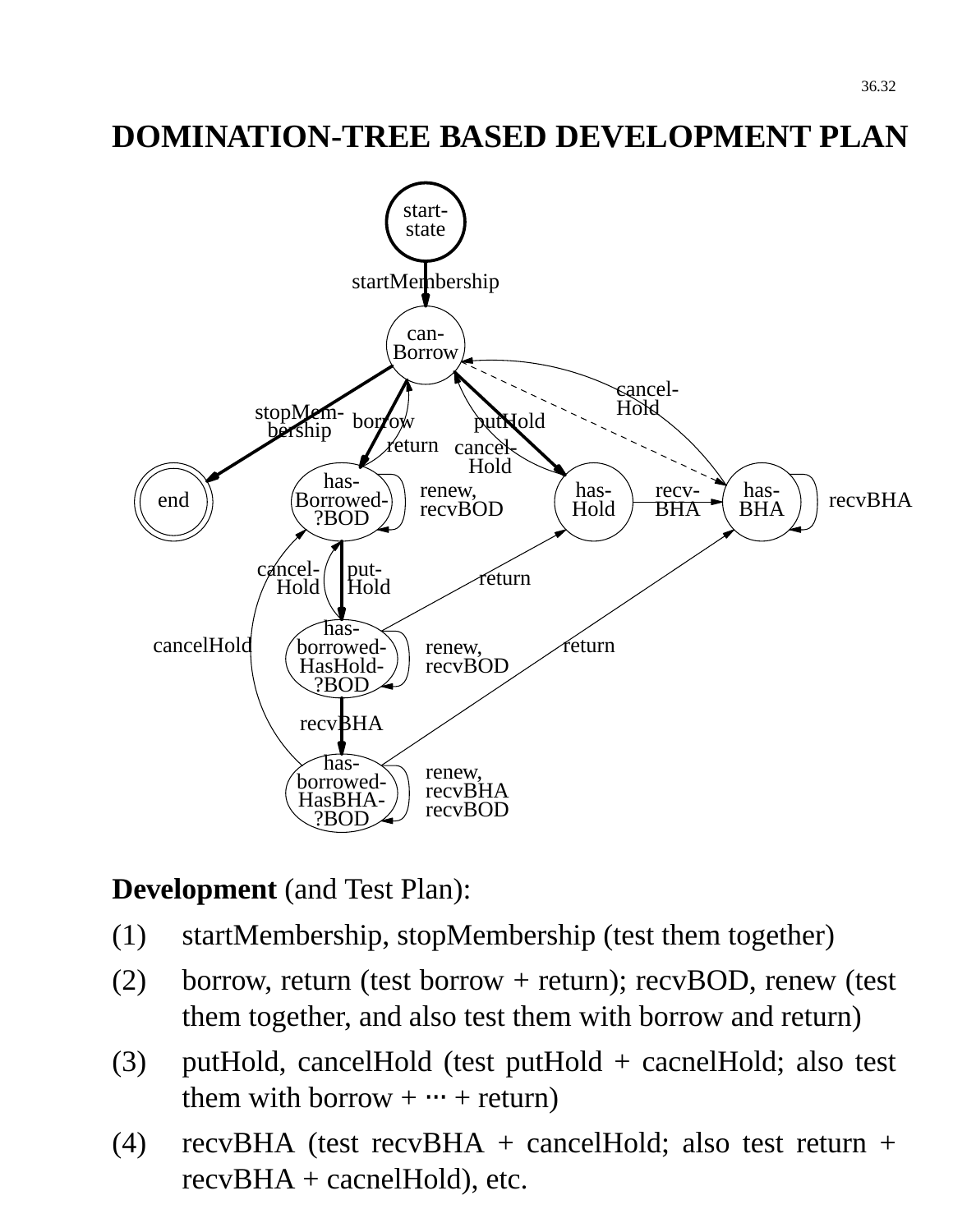### **DOMINATION-TREE FOR THE OPERATIONS**



#### **Development and Test Plan:**

- (1) startMembership, stopMembership (test them together)
- (2) borrow, return (test borrow + return); recvBOD, renew (test them together, and also each with  $? + return$ )
- (3) putHold, cancelHold (test putHold + cacnelHold; also test each with borrow + and test borrow + putHold + return + ?)
- (4) recvBHA (test recvBHA + cancelHold; also test return + recvBHA + cacnelHold)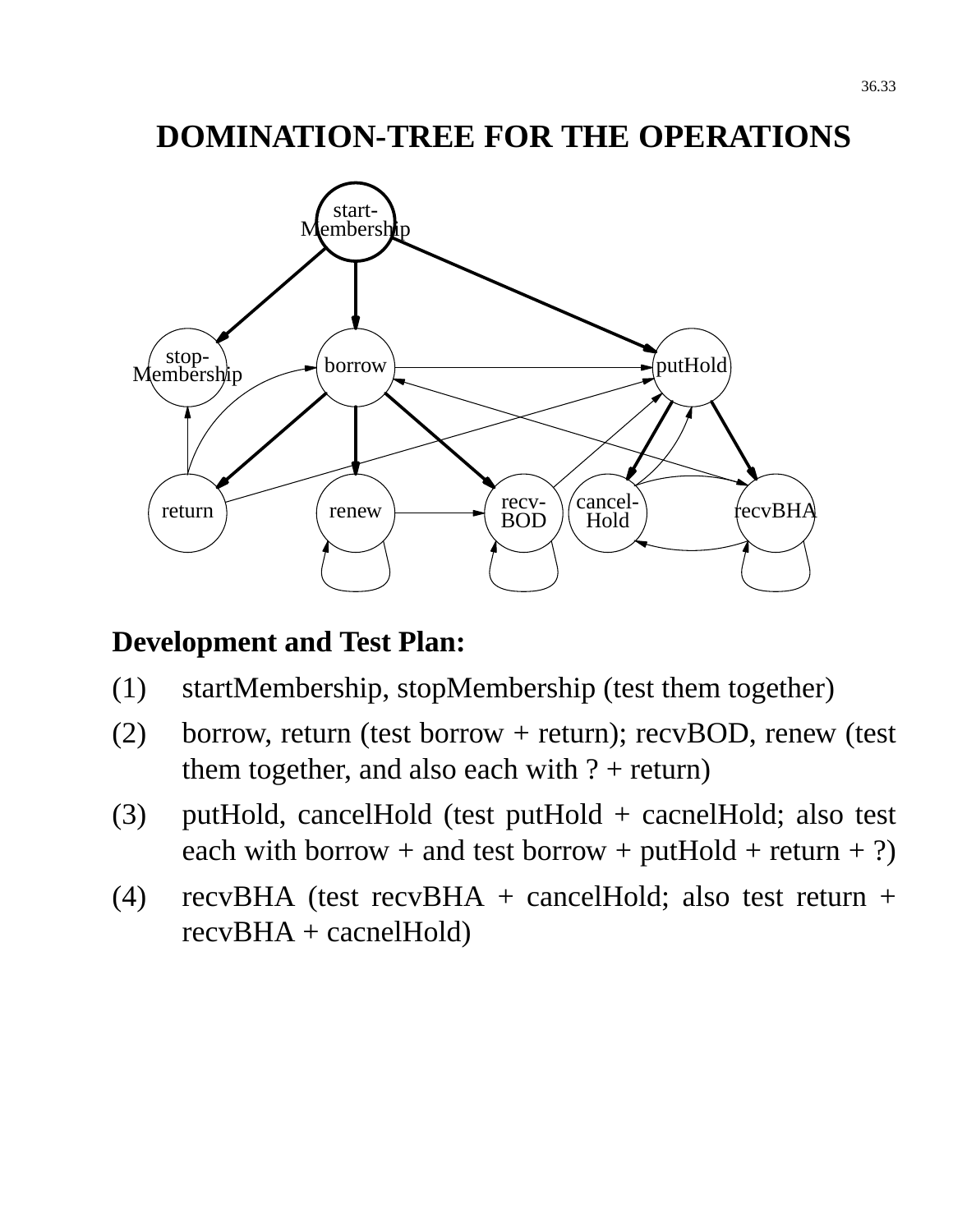# **Question:**

- •? Why can't we merge some of the states above?
- •? Show the new FSM if we model a book that is not returned within a given number of reminders as "lost-notReturned"; the book may still be returned by the borrower at a later date.
- •? What is the new FSM if we allow multiple-holds on a book? What are the constraints for each new transition?
- •? What is the new FSM if we also add an event bookLost?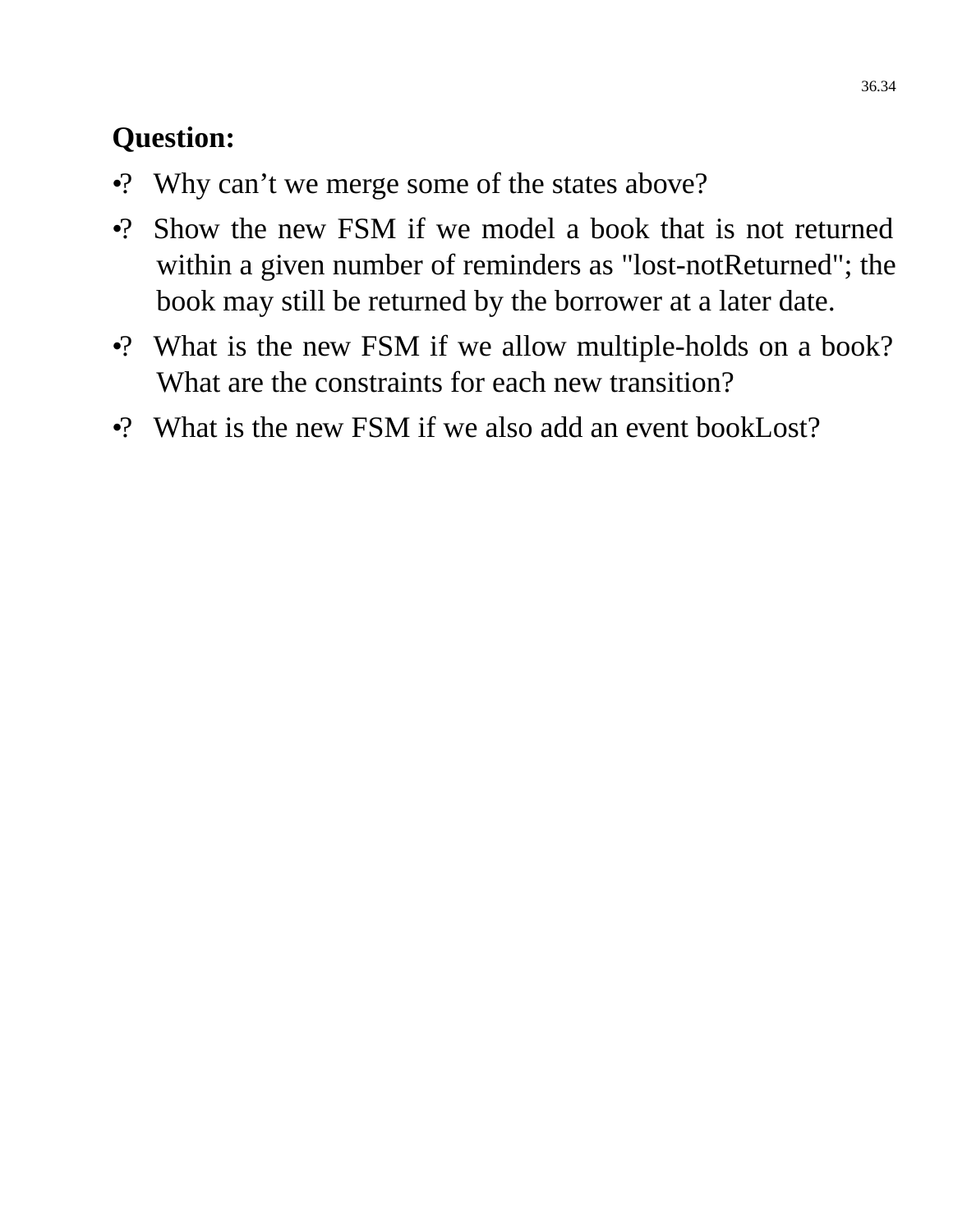### **EXERCISE**

- 1. Show the guards for each transition in the finite-state diagram for a book with at most one hold-request.
- 2. Repeat Problem 1 for the modified FSM with multiple holds on a book.
- 3. Consider a simulation program for the library operation, where all events occur at the discrete time points  $0, 1, 2, \cdots$ and all requests are processed instantaneously at those discrete time points. In particular, all borrow and hold periods start and end at those discrete time points, and two distinct borrow periods can be juxtaposed without any gap between them. Give a pseudocode to describe how multiple borrow requests will be processed at a time point *t*. Do the same for the hold-requests. In which order will you process the borrow, hold, cancel, return requests at time *t*?
- 4. Shown below is the borrowed states (solid line) and isHeld states (dashed line) of a particular book for a period of 11 units of time.



Assume that only three persons  $p_1$ ,  $p_2$ , and  $p_3$  were involved during this time. One of these persons, who was very patient, had put a hold but canceled the hold after a long period of time. Assume that the max. period that a book is held for any customer is one unit of time. Show the times of each borrow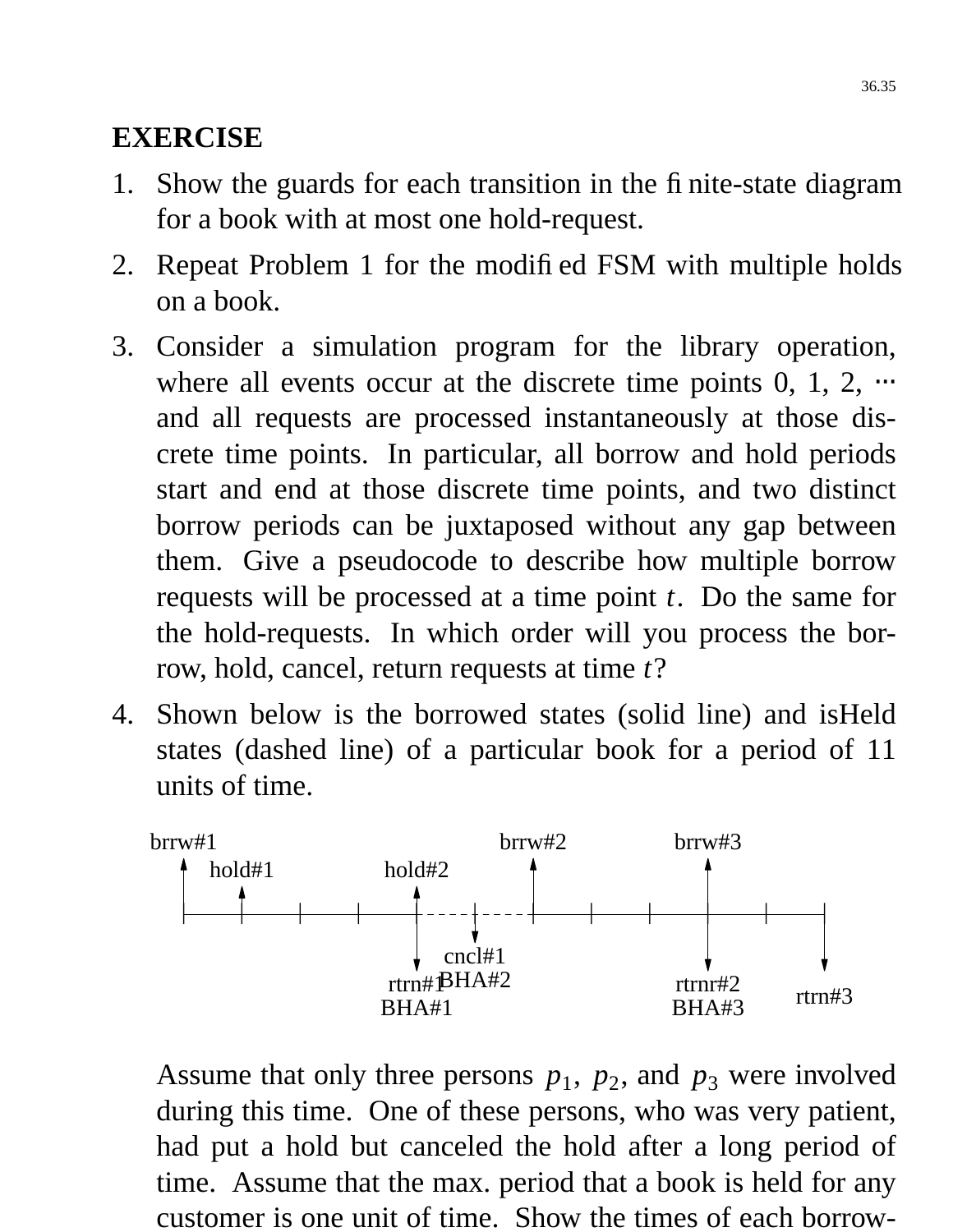request, hold-request, and cancel-request (use a horizontal line to show the start and end of a borrow-period and the start and end of a hold-request before cancellation, and so on). How long the person waited before he canceled his hold? Note that "borrow#*i*" is simply the *i*th borrow-activity and it need not be related to *p<sup>i</sup>* .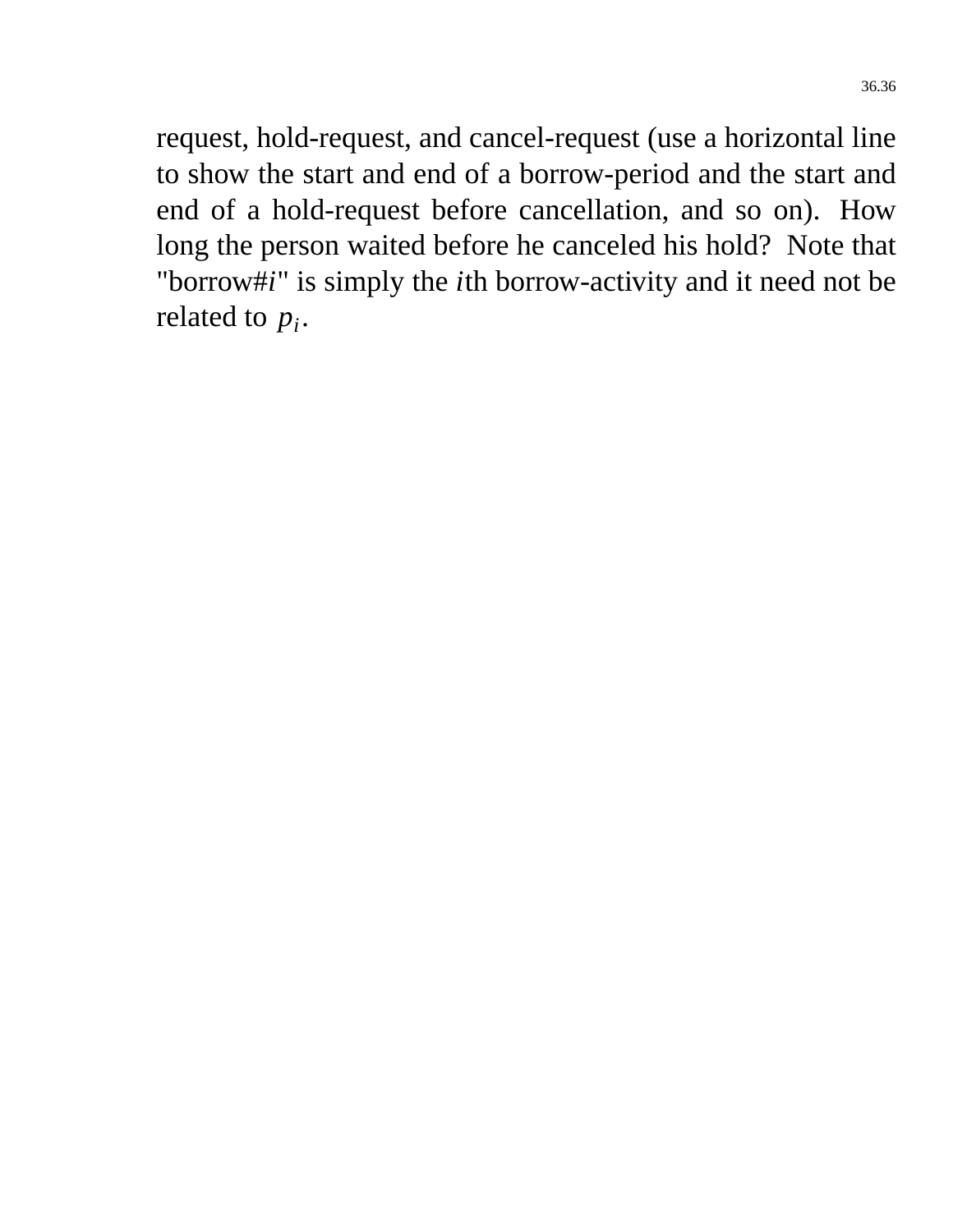# **EXTENSION OF BOOK-FSM TO THE CASE OF MULTIPLE HOLDS**



### **Guards:**

 $C_1$  = Has one hold and  $C_2$  = Has  $\geq$  2 holds.

#### **Notes:**

- The transition  $\sigma_3 \rightarrow \sigma_4$  for return involves addtional action of informing the first hold-requester.
- The transition  $\sigma_4 \rightarrow \sigma_4$  for cancel by the isHeld.person involves additional action of informing the next holdrequester.